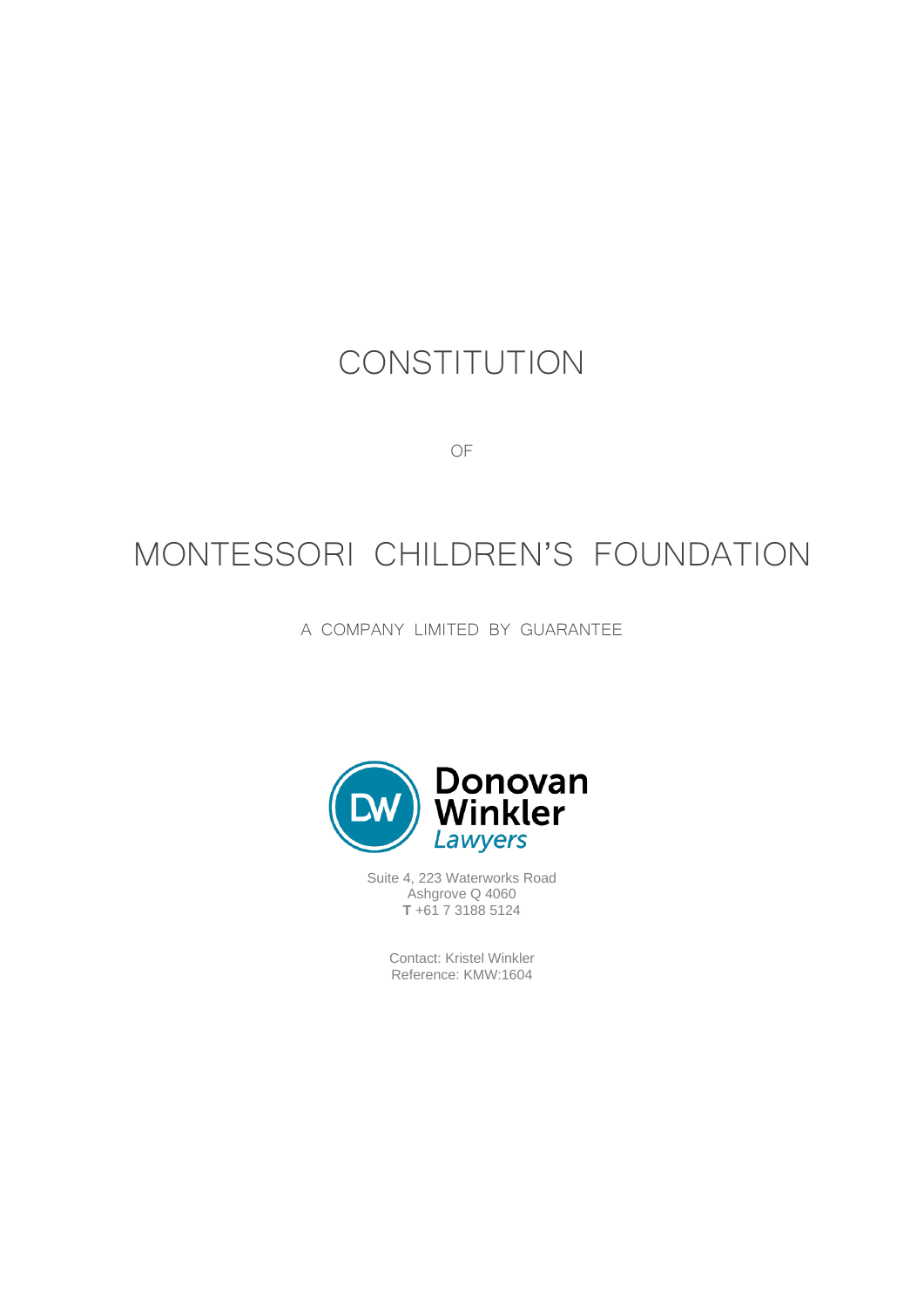| 1              |      |  |  |  |
|----------------|------|--|--|--|
| 2              |      |  |  |  |
|                | 2.1  |  |  |  |
|                | 2.2  |  |  |  |
| 3              |      |  |  |  |
|                | 3.1  |  |  |  |
|                | 3.2  |  |  |  |
|                | 3.3  |  |  |  |
| $\overline{4}$ |      |  |  |  |
|                | 4.1  |  |  |  |
|                | 4.2  |  |  |  |
|                | 4.3  |  |  |  |
|                | 4.4  |  |  |  |
|                | 4.5  |  |  |  |
|                | 4.6  |  |  |  |
|                | 4.7  |  |  |  |
|                | 4.8  |  |  |  |
|                | 4.9  |  |  |  |
|                | 4.10 |  |  |  |
|                | 4.11 |  |  |  |
|                | 4.12 |  |  |  |
|                | 4.13 |  |  |  |
| 5              |      |  |  |  |
|                | 5.1  |  |  |  |
|                | 5.2  |  |  |  |
|                | 5.3  |  |  |  |
|                | 5.4  |  |  |  |
|                | 5.5  |  |  |  |
|                | 5.6  |  |  |  |
|                | 5.7  |  |  |  |
|                | 5.8  |  |  |  |
|                | 5.9  |  |  |  |
|                | 5.10 |  |  |  |
|                | 5.11 |  |  |  |
|                | 5.12 |  |  |  |
|                | 5.13 |  |  |  |
|                | 5.14 |  |  |  |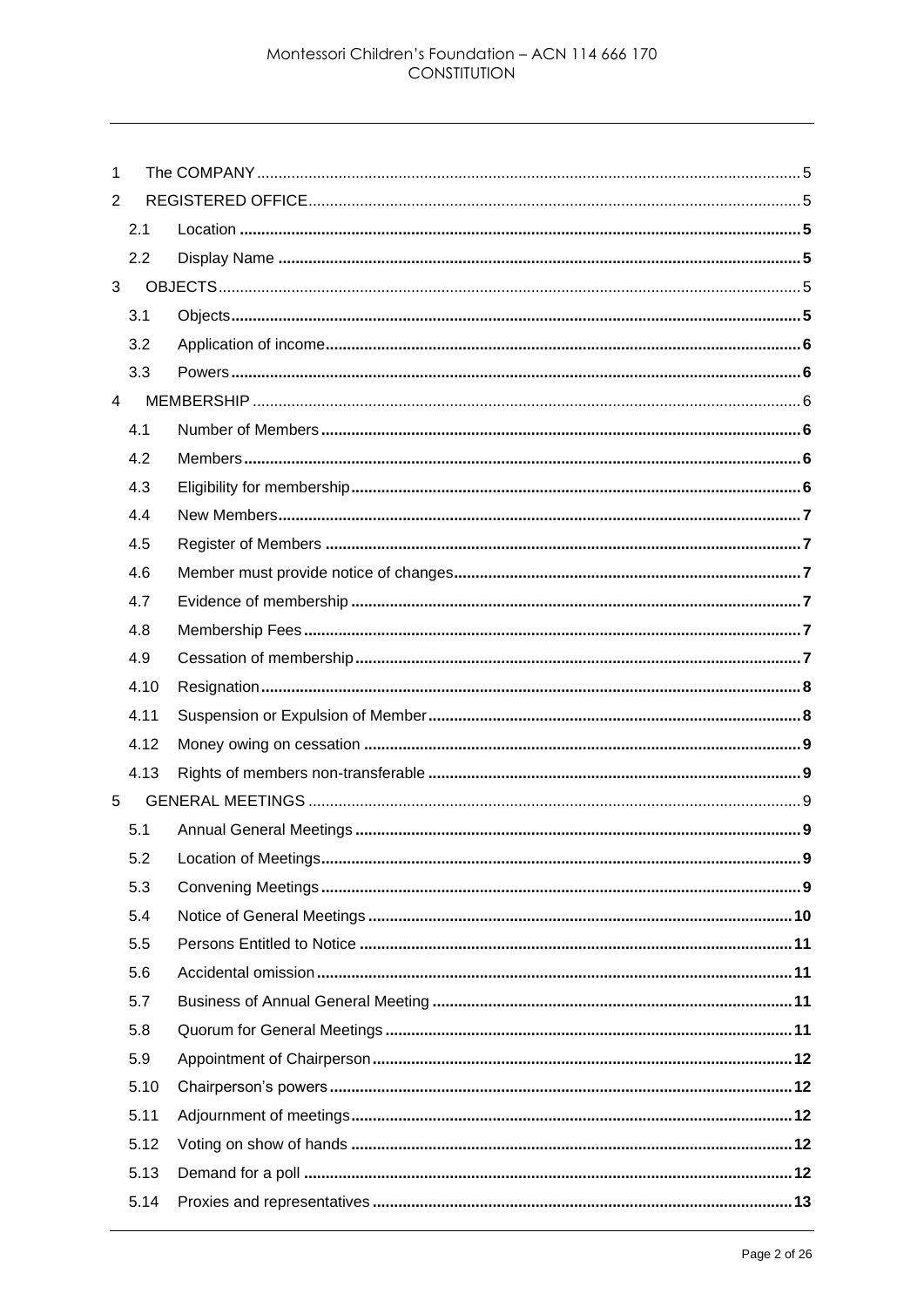|                | 5.15 |  |
|----------------|------|--|
|                | 5.16 |  |
|                | 5.17 |  |
| 6              |      |  |
|                | 6.1  |  |
|                | 6.2  |  |
|                | 6.3  |  |
|                | 6.4  |  |
|                | 6.5  |  |
|                | 6.6  |  |
|                | 6.7  |  |
|                | 6.8  |  |
|                | 6.9  |  |
|                | 6.10 |  |
| $\overline{7}$ |      |  |
|                | 7.1  |  |
|                | 7.2  |  |
|                | 7.3  |  |
|                | 7.4  |  |
|                | 7.5  |  |
|                | 7.6  |  |
|                | 7.7  |  |
|                | 7.8  |  |
|                | 7.9  |  |
|                | 7.10 |  |
|                | 7.11 |  |
|                | 7.12 |  |
| 8              |      |  |
|                | 8.1  |  |
|                | 8.2  |  |
|                | 8.3  |  |
|                | 8.4  |  |
|                | 8.5  |  |
|                | 8.6  |  |
|                | 8.7  |  |
|                | 8.8  |  |
| 9              |      |  |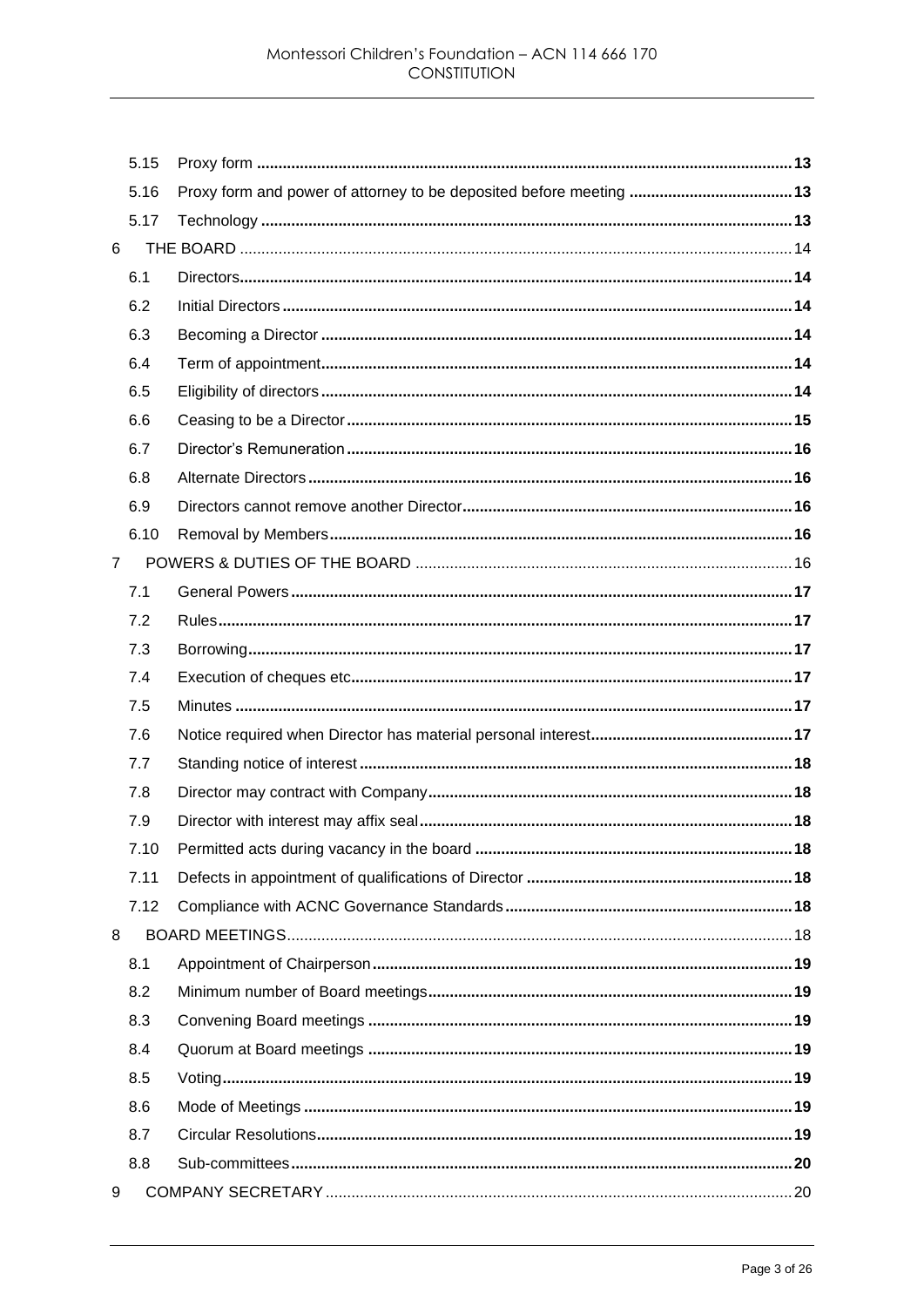| 9.1             |                                                                                          |  |
|-----------------|------------------------------------------------------------------------------------------|--|
| 9.2             |                                                                                          |  |
| 10              |                                                                                          |  |
| 10.1            |                                                                                          |  |
| 10.2            |                                                                                          |  |
| 11              |                                                                                          |  |
| 11.1            |                                                                                          |  |
| 11.2            |                                                                                          |  |
| 12 <sup>°</sup> |                                                                                          |  |
| 12.1            |                                                                                          |  |
| 12.2            |                                                                                          |  |
| 13              |                                                                                          |  |
| 13.1            |                                                                                          |  |
| 13.2            |                                                                                          |  |
| 14              |                                                                                          |  |
| 14.1            |                                                                                          |  |
| 14.2            | Distribution of assets on revocation of Public Benevolent Institution tax endorsement 22 |  |
| 14.3            |                                                                                          |  |
| 15              |                                                                                          |  |
| 16              |                                                                                          |  |
| 16.1            |                                                                                          |  |
| 16.2            |                                                                                          |  |
| 17              |                                                                                          |  |
| 18              |                                                                                          |  |
| 18.1            |                                                                                          |  |
| 18.2            |                                                                                          |  |
| 18.3            |                                                                                          |  |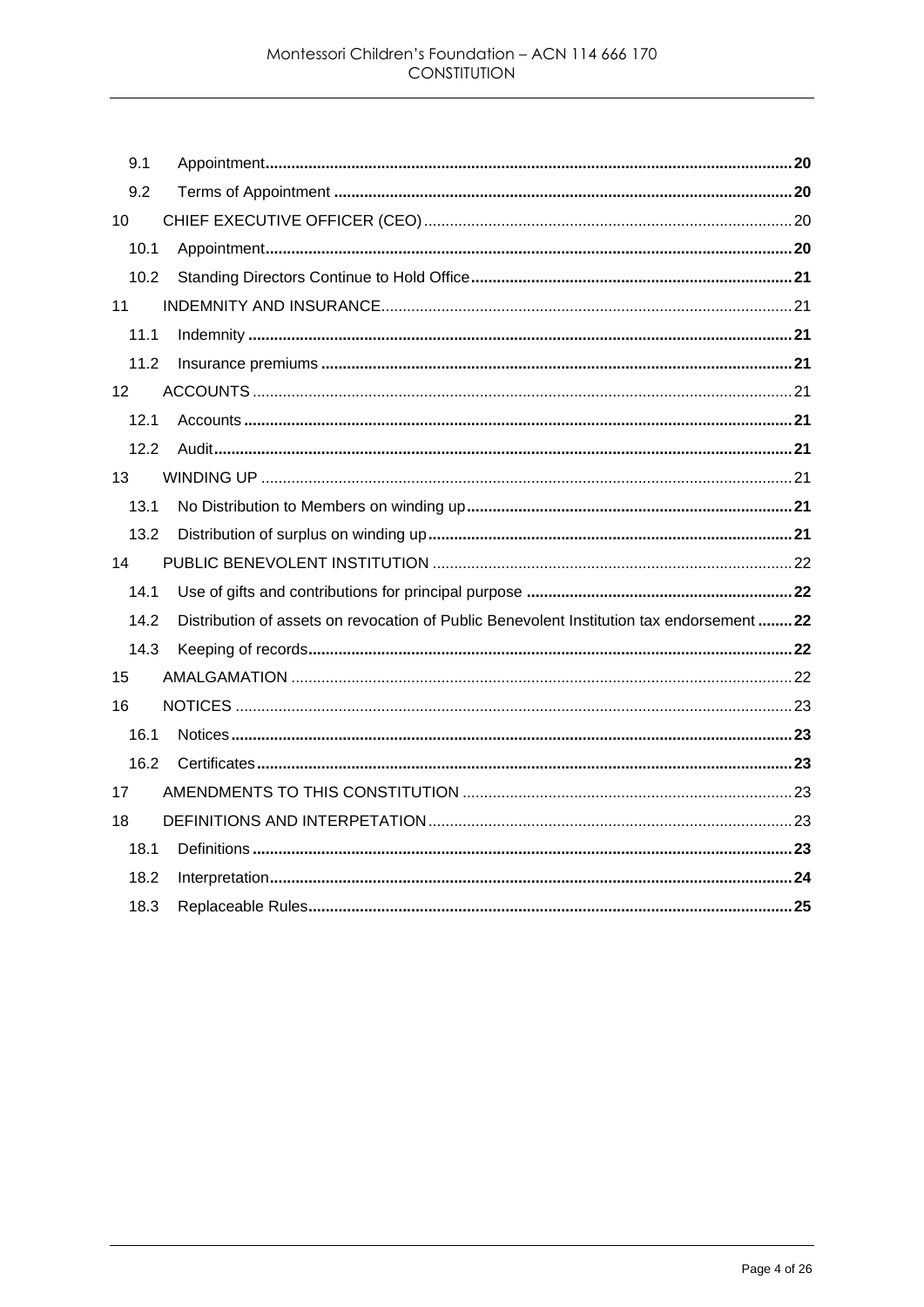# **1 THE COMPANY**

## **1.1 Name of Company**

The name of the company is Montessori Children's Foundation.

# **1.2 Nature of Company**

The Company is a public company limited by guarantee.

## **1.3 Liability of Members and Guarantee**

- (a) The liability of members is limited.
- (b) Every member of the Company undertakes to contribute to the assets of the Company while they are a Member or within one year after they cease to be a Member for payment of the debts and liabilities of the Company (contracted before they ceased to be a Member) and of the cost, charges and expenses of and for the adjustment of the rights of the contributories among themselves such amounts as may be required not exceeding \$50.00.

## **2 REGISTERED OFFICE**

## 2.1 **Location**

The registered office of the Company will be 17 Scott Street, Parramatta Park in the State of Queensland, or such other place situated in Australia as the Board may determine from time to time.

## 2.2 **Display Name**

The Company must display its name and the expression "Registered Office" at that place.

# **3 OBJECTS**

## 3.1 **Objects**

The objects for which the Company is established are:

- A. To provide for the relief of poverty, sickness, suffering, distress, misfortune, disability or helplessness of people, and to work proactively to enhance the physical, and emotional wellbeing of people, in communities in Australia, and particularly in Indigenous communities, without discrimination due to age, sex, religion, political beliefs or marital status.
- B. To provide educational and other programs for the purpose of providing benevolent relief consistent with Object A.
- C. To give to other entities providing direct benevolent relief in accordance with Object A and B.
- D. To engage in income producing activities and fundraising to aid in the funding of such benevolent relief.
- E. To accept appointment as, and act as, trustee of charitable trusts established or to be established for charitable purposes consistent with one or more Objects of the Company.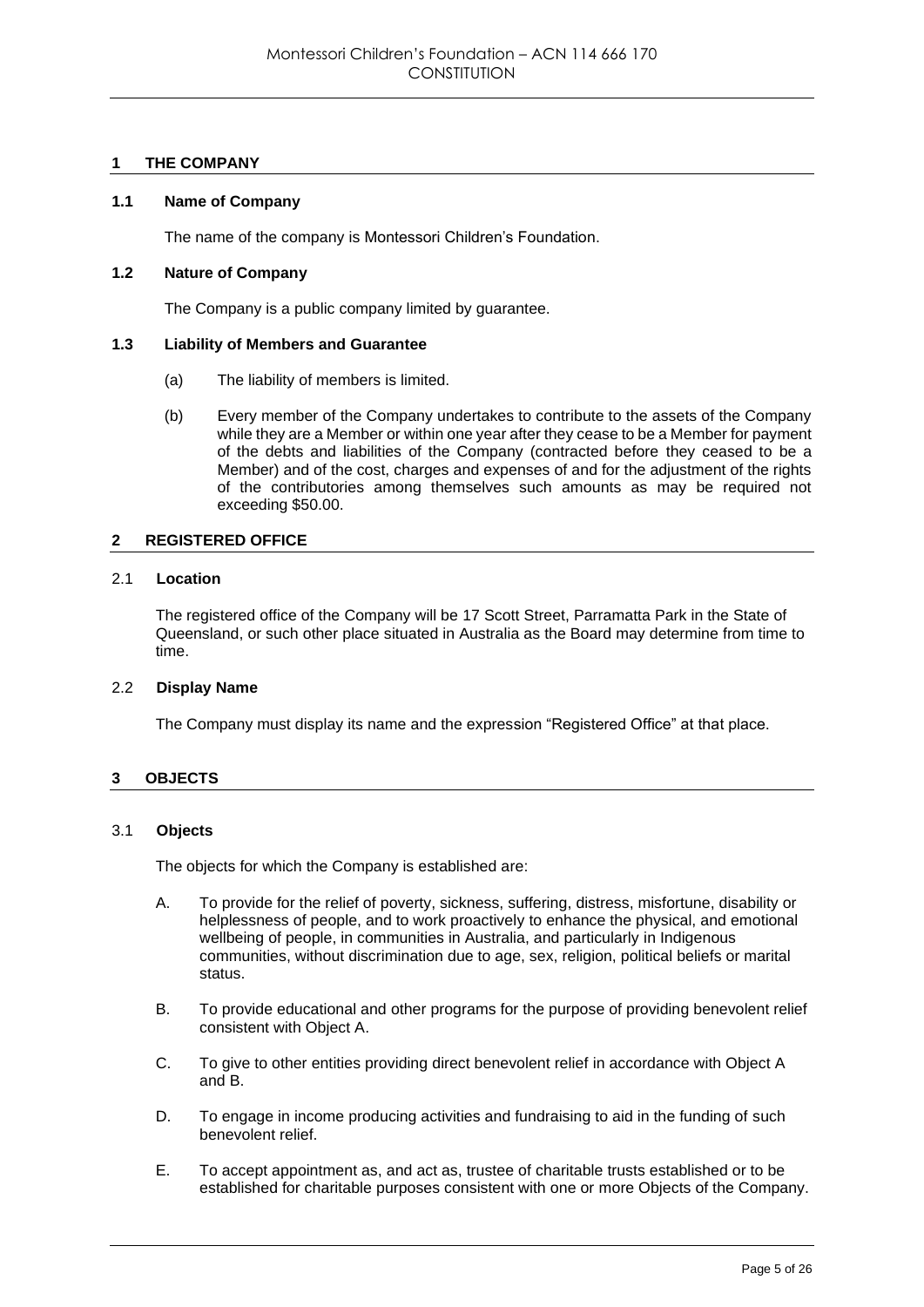# 3.2 **Application of income**

- (a) The assets and income of the Company must be applied solely towards the furtherance of the objects of the Company as set out in this Constitution.
- (b) No part of the assets or income shall be distributed whether directly or indirectly, by way of dividend, bonus or otherwise to any Members of the Company.
- (c) Despite paragraph (b) above, the Company may, in good faith:
	- (ii) pay a Member for goods or services actually rendered by them to the Company;
	- (iii) pay a Member rent for premises demised or let to the Company;
	- (iv) pay a Member interest on money advanced to the Company at a rate not exceeding the rate for the time being charged by the Company's Bank for overdrafts under \$100,000.00; or
	- (v) authorise the reimbursement of any expense incurred by a Member on behalf of or for the Company.

## 3.3 **Powers**

The Company:

- (a) has the legal capacity and powers of a legal person; and
- (b) may exercise the powers of a Company under the Act, but cannot issue shares;
- (c) must exercise such legal capacity and powers for the purpose of carrying out its Objects.

# **4 MEMBERSHIP**

# 4.1 **Number of Members**

The number of Members is limited to 12.

## 4.2 **Members**

The Initial Members and such persons as the Board admits to membership in accordance with this Constitution will be Members of the Company.

## 4.3 **Eligibility for membership**

- (a) To be eligible for membership of the Company, Members or applicants for membership must:
	- (i) be a natural person who is eighteen years or over; and
	- (ii) in the view of the Board, hold a position which supports the Objects and adheres to the values of the Company.
- (b) To avoid any doubt, the Board may, from time to time, adopt and promulgate additional eligibility criteria for Membership.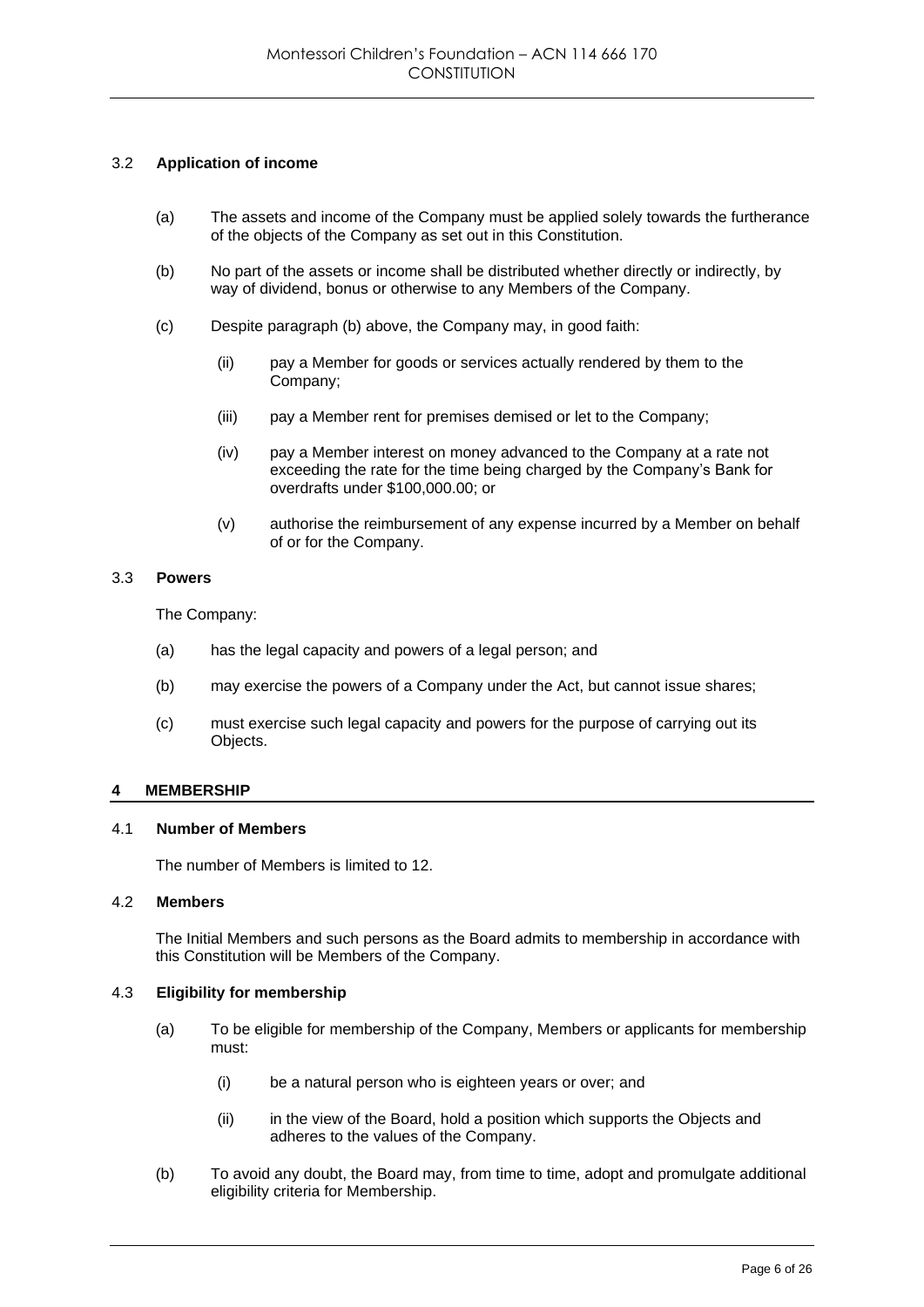## 4.4 **New Members**

- (a) An application for membership must be in the form approved by the Board from time to time.
- (b) The Board must consider and determine an application for membership at the next meeting of the Board after its receipt.
- (c) The Board has an unfettered discretion to determine whether an application for membership is rejected or accepted.
- (d) The Board is under no obligation to give reasons if an application for membership is rejected.
- (e) If an applicant has been accepted for membership the Secretary must provide the applicant with notice in writing of this acceptance and update the Register of Members.

## 4.5 **Register of Members**

- (a) The Board will keep and maintain a Register of Members in accordance with the Act.
- (b) The following information must be contained in the Register of Members in relation to each Member:
	- (i) the full name of the Member;
	- (ii) the address of the Member;
	- (iii) the date of admission to and cessation of membership; and
	- (iv) any other information which the Board requires.

## 4.6 **Member must provide notice of changes**

Each Member must notify the Secretary in writing of any changes to the person's name and address.

## 4.7 **Evidence of membership**

Inclusion of a name in the Register of Members is prima facie evidence of Membership.

## 4.8 **Membership Fees**

No membership fees are payable by the Members.

## 4.9 **Cessation of membership**

- (a) A Member ceases to a Member of the Company if the Member:
	- (i) gives notice in writing to the Company resigning as a Member;
	- (ii) fails to respond within two months to a written request from the Secretary that the Member confirm in writing that they wish to remain a Member;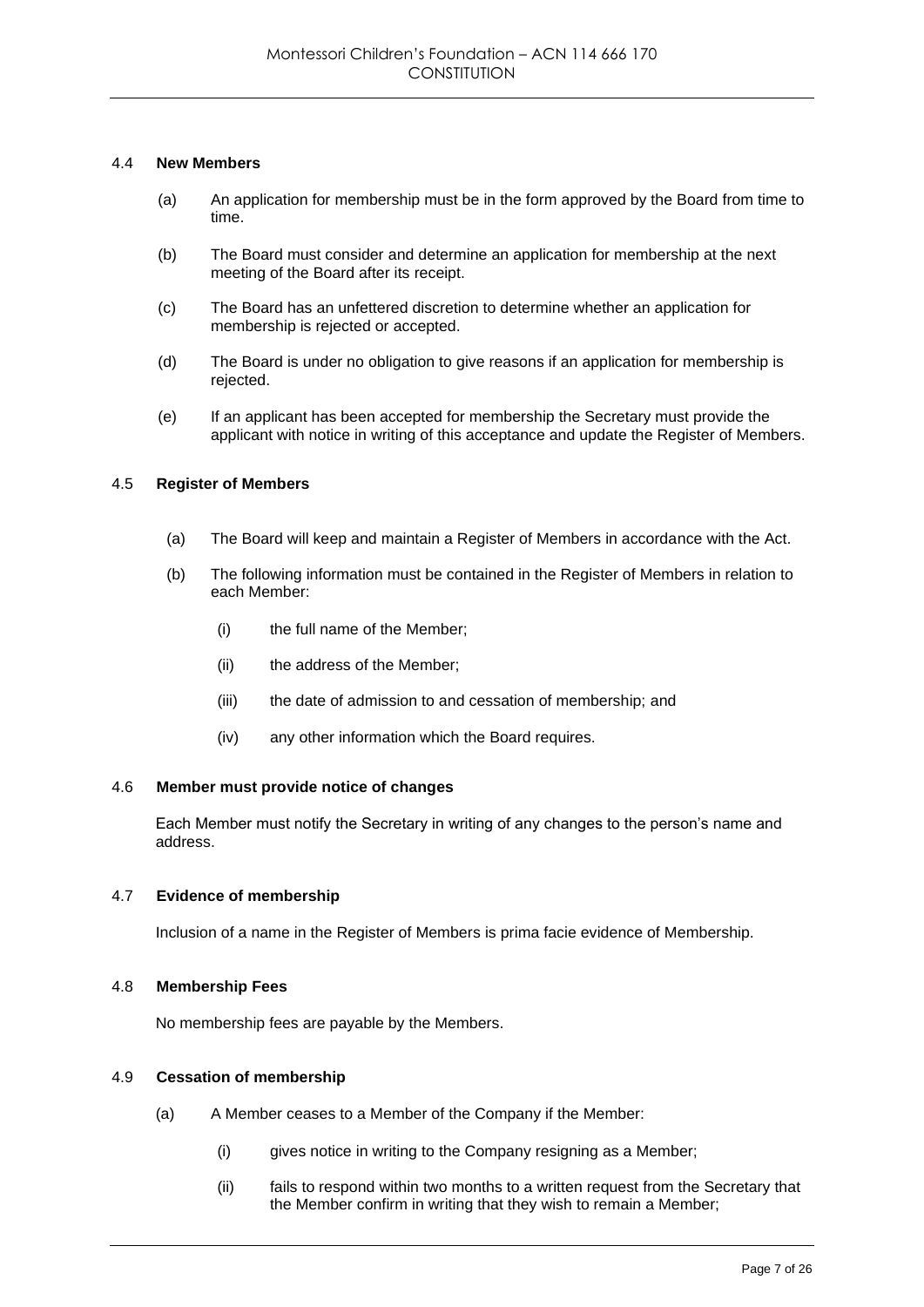- (iii) dies
- (iv) becomes bankrupt or insolvent, or makes an arrangement or composition with creditors of the person's joint or separate estate generally;
- (v) becomes of unsound mind or a person whose person or estate is liable to be dealt with in any way under a law relating to mental health; or
- (vi) is expelled by the Directors or by the Company in general meeting in accordance with this Constitution.
- (b) Upon cessation of membership the Secretary must update the Register of Members in accordance with clause 4.5.

## 4.10 **Resignation**

A Member may resign from membership by providing written notice of resignation to the Company, with immediate effect or with effect from a specified date occurring not more than 3 months after the service of the notice. A Member remains liable for all money due by the Member to the Company, in addition to any sum for which the Member is liable as a Member under clause 1.3 (b).

## 4.11 **Suspension or Expulsion of Member**

- (a) Subject to clause 4.11(b) below, the Board may, in its discretion, suspend or expel a Member (who is not also a Director) if that Member:
	- (i) has failed, in the opinion of the Board, to comply with any provision of this Constitution or any regulations adopted by the Company;
	- (ii) is found guilty of a criminal offence;
	- (iii) engages in any conduct which is, in the opinion of the Board, prejudicial to the interests of the Company.
- (b) The Secretary must deliver a written notice to a Member at least seven (7) days prior to a meeting in which the Board intends to consider and determine a resolution to suspend or expel that Member. The notice must include:
	- (i) a statement to the effect that the Board will meet to consider a resolution to suspend or expel the Member;
	- (ii) the specified time and date in which the Board intends to meet and consider the resolution;
	- (iii) particulars of the matters relevant to the potential suspension or expulsion of the Member;
	- (iv) a statement to the effect that the Member has the opportunity to provide the Board with material it considers relevant and to attend and be heard on the matter at the Board meeting.
- (c) If the Board considers that a Member who is also a Director: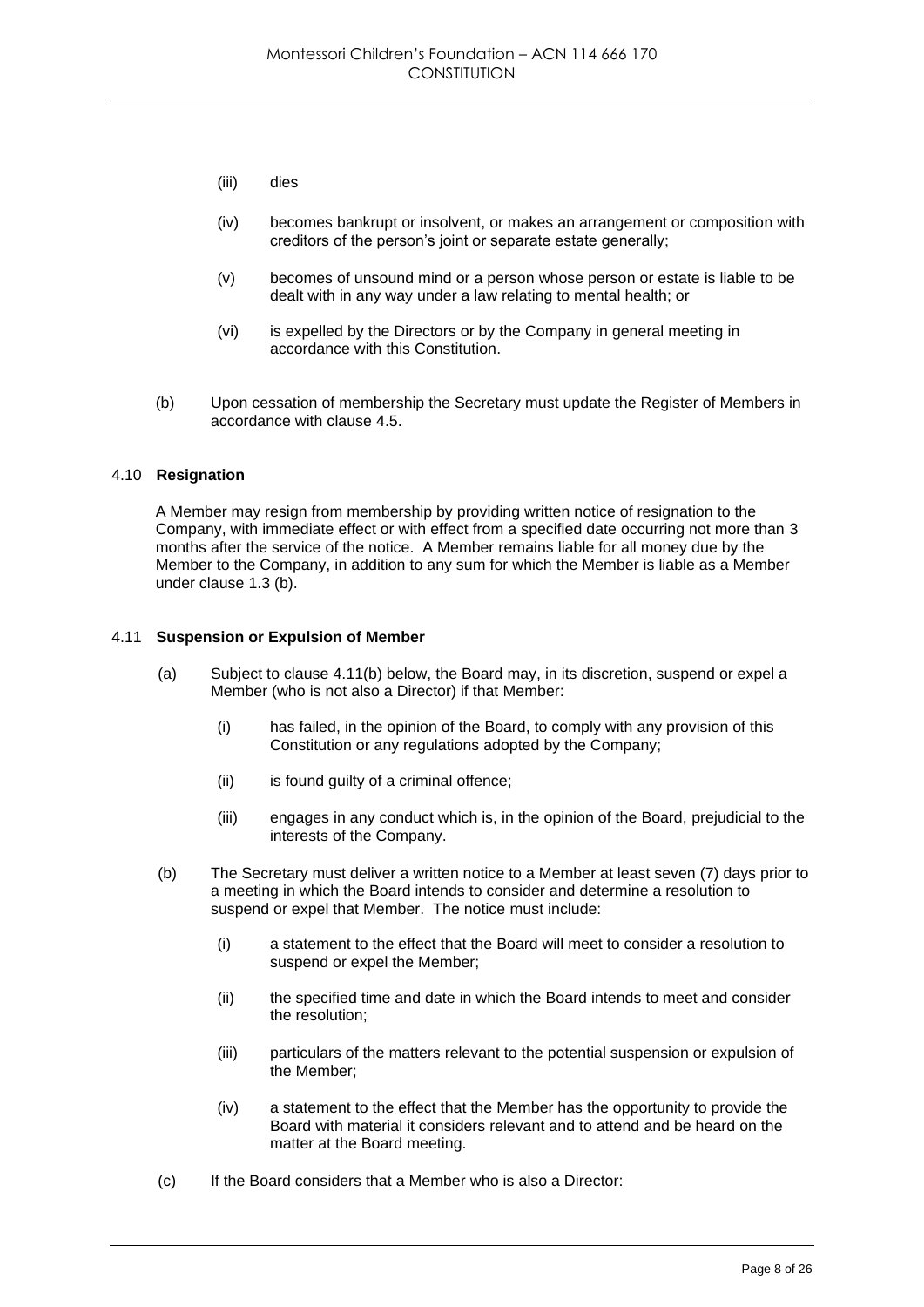- (i) has failed, in the opinion of the Board, to comply with any provision of this Constitution or any regulations adopted by the Company;
- (ii) is found quilty of a criminal offence;
- (iii) engages in any conduct which is, in the opinion of the Board, prejudicial to the interests of the Company.

then the Board may, in its discretion, refer the matter to the Company to suspend or expel that Member from the Company by resolution in general meeting, provided that the procedure set out in s 203D of the Act must be observed, as if it were a resolution to remove that Member from their office of Director under s 203D of the Act.

- (d) The Secretary must notify the Member of the outcome of any resolution of the Board or the Company in general meeting to suspend or expel the Member.
- (e) No appeal lies against a decision of the Board or the Company in general meeting to suspend or expel a Member.
- (f) When membership is suspended, a Member cannot exercise their Members' rights such as voting at a general meeting.
- (g) A person who has ceased to be a Member may be readmitted to membership in accordance with the normal requirements for membership.

## 4.12 **Money owing on cessation**

Any money owing by a Member to the Company at the time the Member ceases to be a Member remains owing upon the Member ceasing to be a Member.

## 4.13 **Rights of members non-transferable**

The rights and entitlements of a Member are not transferrable and cease upon the person ceasing to be a Member.

# **5 GENERAL MEETINGS**

## 5.1 **Annual General Meetings**

An Annual General Meeting must be held in each financial year. All general meetings, other than Annual General Meetings, are called extraordinary general meetings.

## 5.2 **Location of Meetings**

All meetings of the Company will be held in Australia. The Company may hold a meeting of Members in 2 or more venues using any technology that gives the Members as a whole a reasonable opportunity to participate.

# 5.3 **Convening Meetings**

(a) Any Director may convene an extraordinary general meeting whenever he or she thinks fit.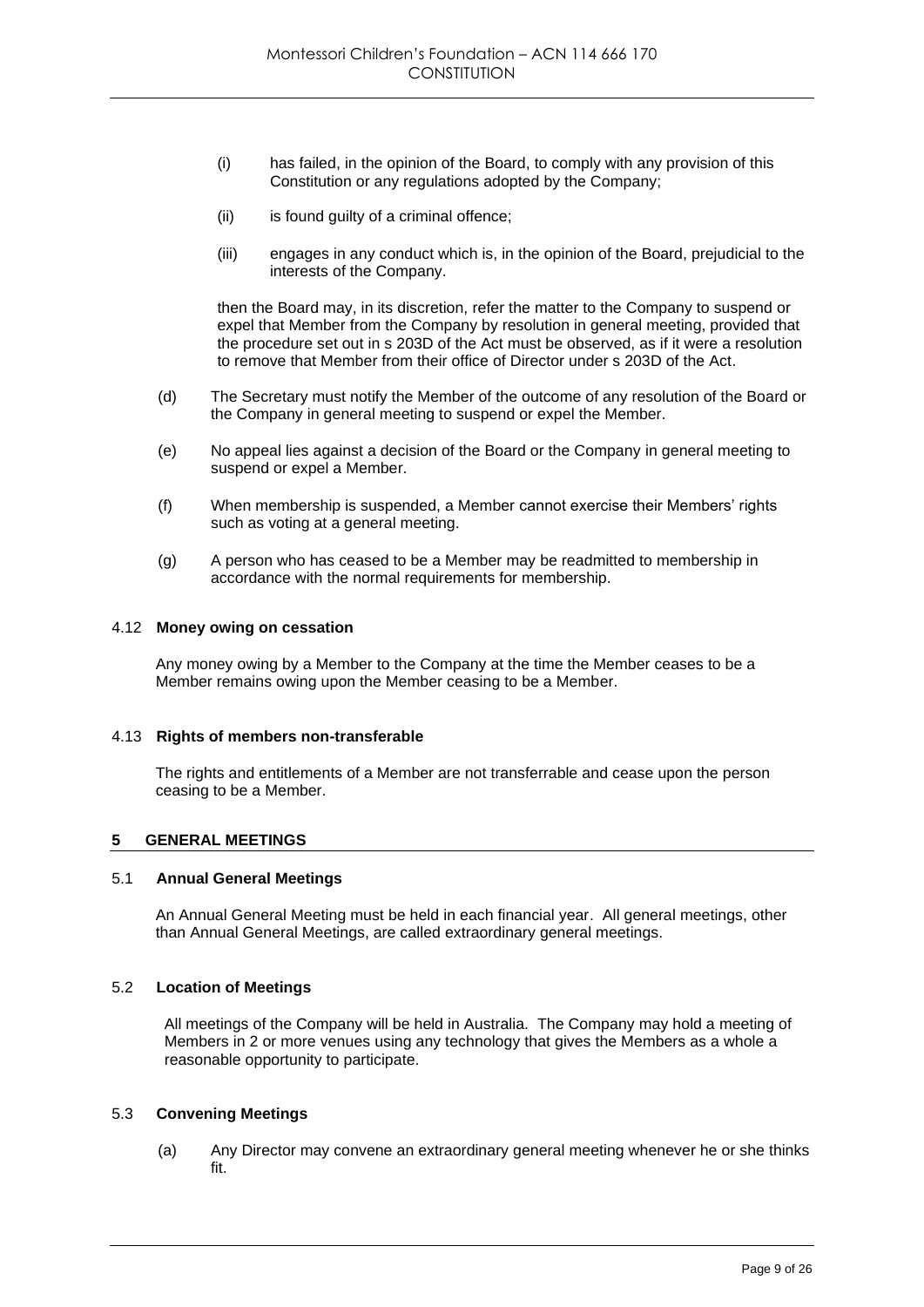- (b) The Directors of the Company must call and arrange to hold an extraordinary general meeting on the request of Members with at least 25% of the votes that may be cast at the general meeting. In this situation:
	- (i) The request must:
		- A. Be in writing; and
		- B. State any resolution to be proposed at the meeting;
		- C. Be signed by the Members making the request; and
		- D. Be given to the Company.
	- (ii) The request may be signed in counterparts.
	- (iii) The percentage of votes that the Members have is to be worked out as at the midnight before the request is given to the Company.
	- (iv) The Directors must call the meeting within 21 days after the request is given to the Company. The meeting is to be held not later than 2 months after the request is given to the Company.
- (c) Members can only convene an extraordinary general meeting if Members with at least 25% of the votes that may be cast at a general meeting call, and arrange to hold, a general meeting. In this situation:
	- (i) The Members calling the meeting must pay the expenses of calling and holding the meeting.
	- (ii) The meeting must be called in the same way, so far as is possible, in which general meetings of the Company may be called.
	- (iii) The percentage of votes that Members have is to be worked out as at the midnight before the meeting is held.

# 5.4 **Notice of General Meetings**

- (a) Subject to clause 5.4(b) and (c) below, at least 21 days written notice of a General Meeting must be given to all Members who are entitled to receive a notice.
- (b) Subject to clause 5.4(c) below, the Company may call on shorter than 21 days' notice:
	- (i) An Annual General Meeting, if all the Members entitled to attend and vote at the Annual General Meeting agree in writing beforehand; and
	- (ii) An extraordinary general meeting, if Members with at least 95% of the votes that may be cast at the extraordinary general meeting agree in writing beforehand.
- (c) Notice must be given in accordance with the Act of a general meeting at which a resolution will be moved to:
	- (i) remove a Director under section 203D of the Act; or
	- (ii) appoint a Director in the place of a director removed under section 203D of the Act; or
	- (iii) remove an auditor under section 329 of the Act.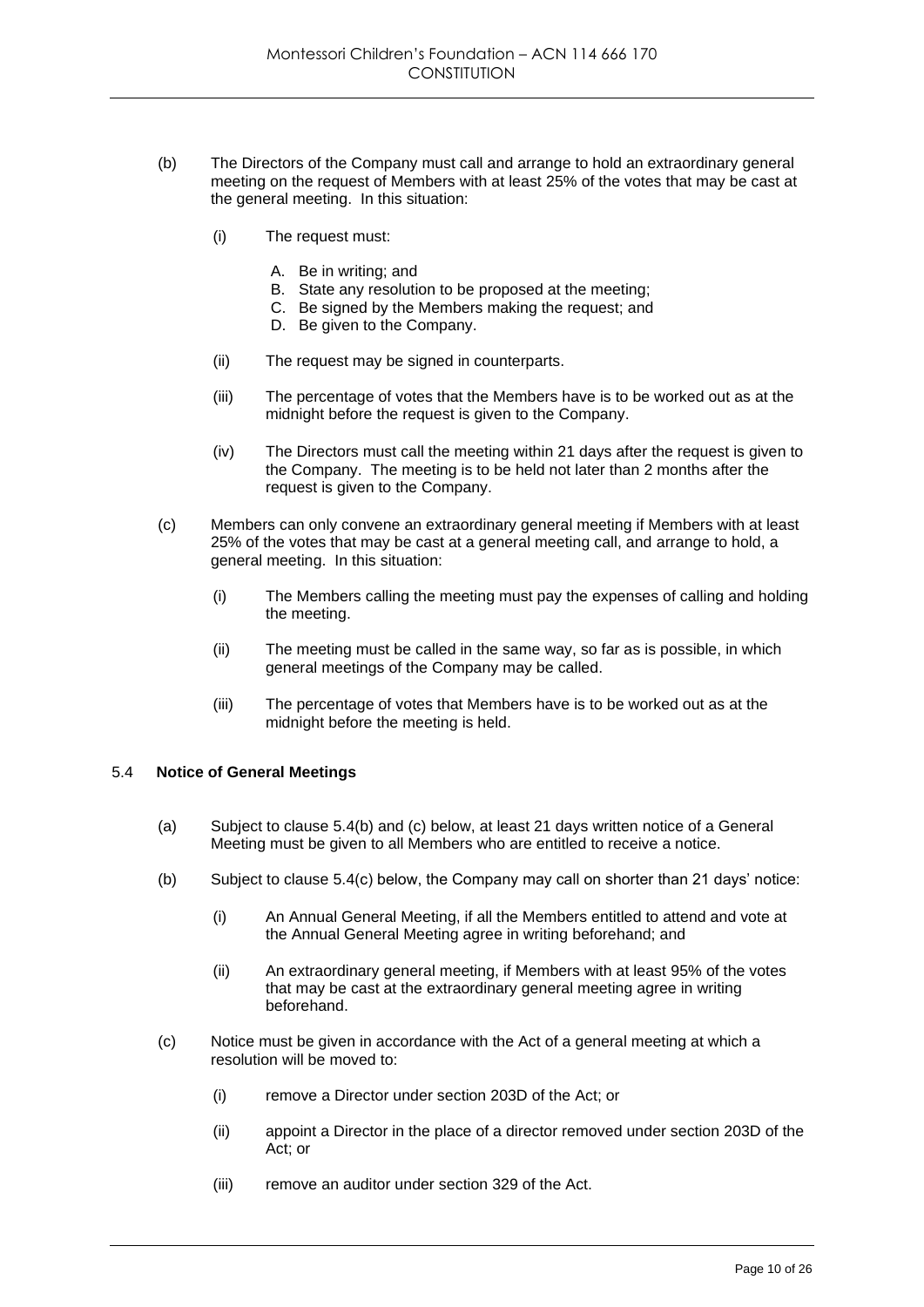- (d) A notice of General Meeting must contain the following information:
	- (i) the place, day and hour of the meeting;
	- $(iii)$  if the meeting is to be held in 2 or more places, the technology that will be used to facilitate this;
	- (iii) the general nature of the meeting's business;
	- (iv) the details of any special resolutions to be proposed at the meeting; and
	- (v) that Members are entitled to appoint a proxy.

## 5.5 **Persons Entitled to Notice**

Notice of every General Meeting must be given in any manner authorised by clause 16 to:

- (a) every Member and Director; and
- (b) the Auditor or Auditors, if any, for the time being of the Company.

No other person shall be entitled to receive notice of general meetings.

## 5.6 **Accidental omission**

A resolution passed at a General Meeting is not invalidated because the Company accidentally omitted to give notice of the meeting to a Member or because a Member did not receive a notice.

## 5.7 **Business of Annual General Meeting**

The business of an Annual General Meeting may include any of the following, even if not referred to in the notice of meeting:

- (a) to receive and consider the annual financial report, the report of the Board and the Audit/Financial Review report as applicable;
- (b) the election of Directors; and
- (c) the appointment of auditors, if necessary.

## 5.8 **Quorum for General Meetings**

- (a) For any business to be transacted at a General Meeting a quorum must be present. The quorum for a General Meeting is 5 Members present in person or by proxy.
- (b) If a quorum is not present within 30 minutes (or such longer period allowed by the chairperson):
	- (i) If the meeting was convened on the requisition of Members, it must be dissolved;
	- (ii) Otherwise, the meeting must be adjourned to another day and at another time and place determined by the Board.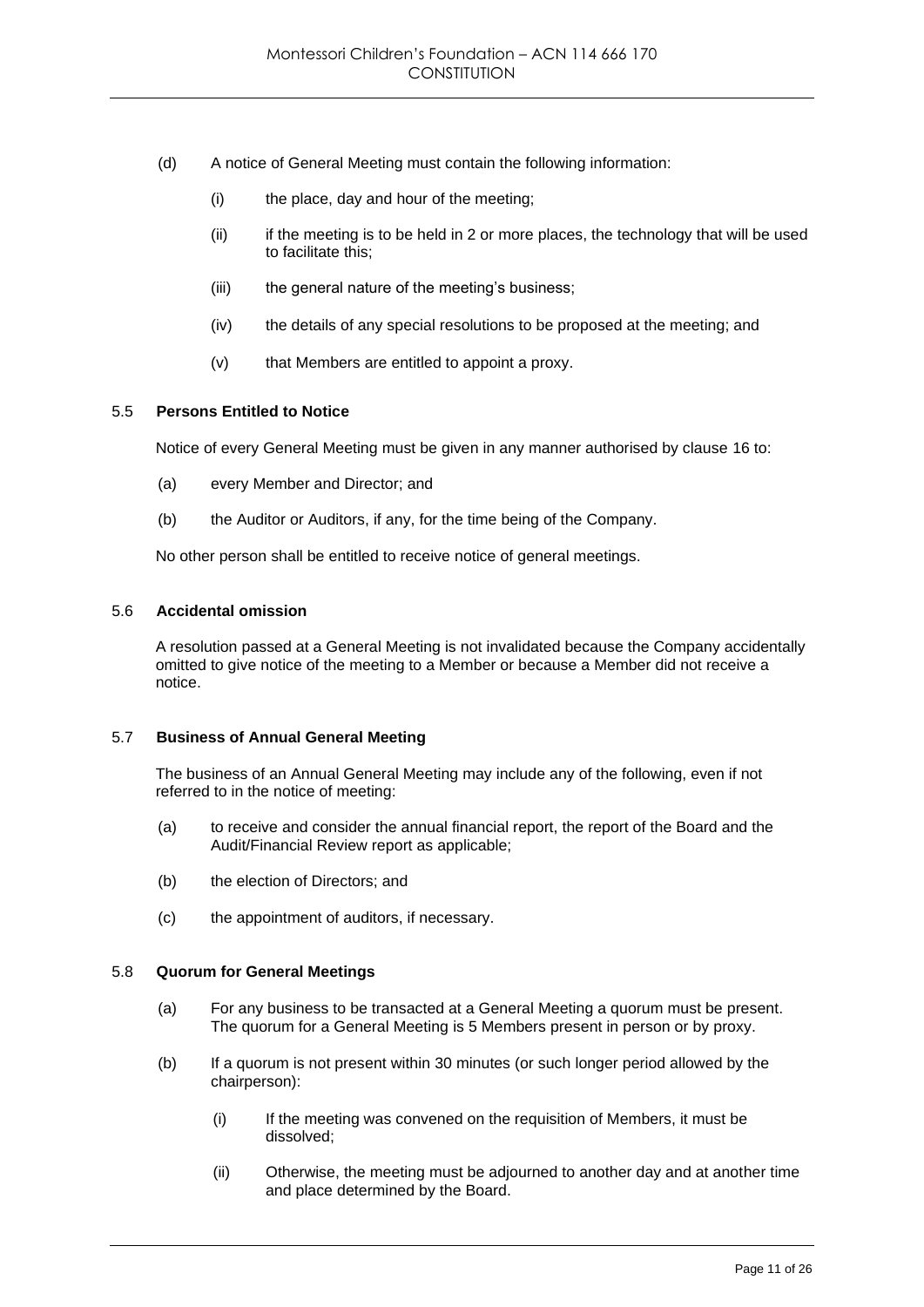- (c) Members entitled to receive a notice of General Meeting must be given at least seven (7) days' notice of an adjourned General Meeting.
- (d) The quorum at an adjourned meeting is 5 Members present in person or by proxy.

## 5.9 **Appointment of Chairperson**

- (a) The Chairperson is to preside as chairperson at every General Meeting.
- (b) If the Chair is not present or is unwilling to act, then the Members present shall elect a Member who is present to preside as chairperson of the General Meeting.

## 5.10 **Chairperson's powers**

- (a) Subject to the terms of this Constitution, the determination of the chairperson on matters of procedure and conduct of the General Meeting is final and binding.
- (b) The Chairperson may, in his or her discretion, expel a Member from a General Meeting if he or she reasonably believes that Member's conduct is unreasonable, including, for example use of offensive or abuse language or attendance at the meeting under the influence of alcohol or drugs.
- (c) The Chairperson is entitled to a casting or second vote in General Meetings (whether on a vote on a show of hands or by poll).

# 5.11 **Adjournment of meetings**

- (a) Provided a quorum is present, with the consent of Members present in person or by proxy, the Chairperson may adjourn a General Meeting to another time and place.
- (b) The only business that may be transacted at an adjourned General Meeting is the business left unfinished at the meeting prior to the adjournment.
- (c) A notice of the adjourned General Meeting:
	- (i) is not required if the meeting is to be held within 30 days of the original General Meeting;
	- (ii) must be given in the manner required by this Constitution if the adjourned meeting is to be held 30 or more days after the original General Meeting.

## 5.12 **Voting on show of hands**

- (a) Except where a poll is demanded, at a General Meeting a resolution put to the vote must be decided on a show of hands.
- (b) If a poll is not demanded, the Chairpersons' declaration as to the outcome of the vote is conclusive evidence of the fact without further proof.

## 5.13 **Demand for a poll**

- (a) Before a resolution is put to Members by vote on show of hands, a poll may be demanded by either:
	- (i) The chairperson; or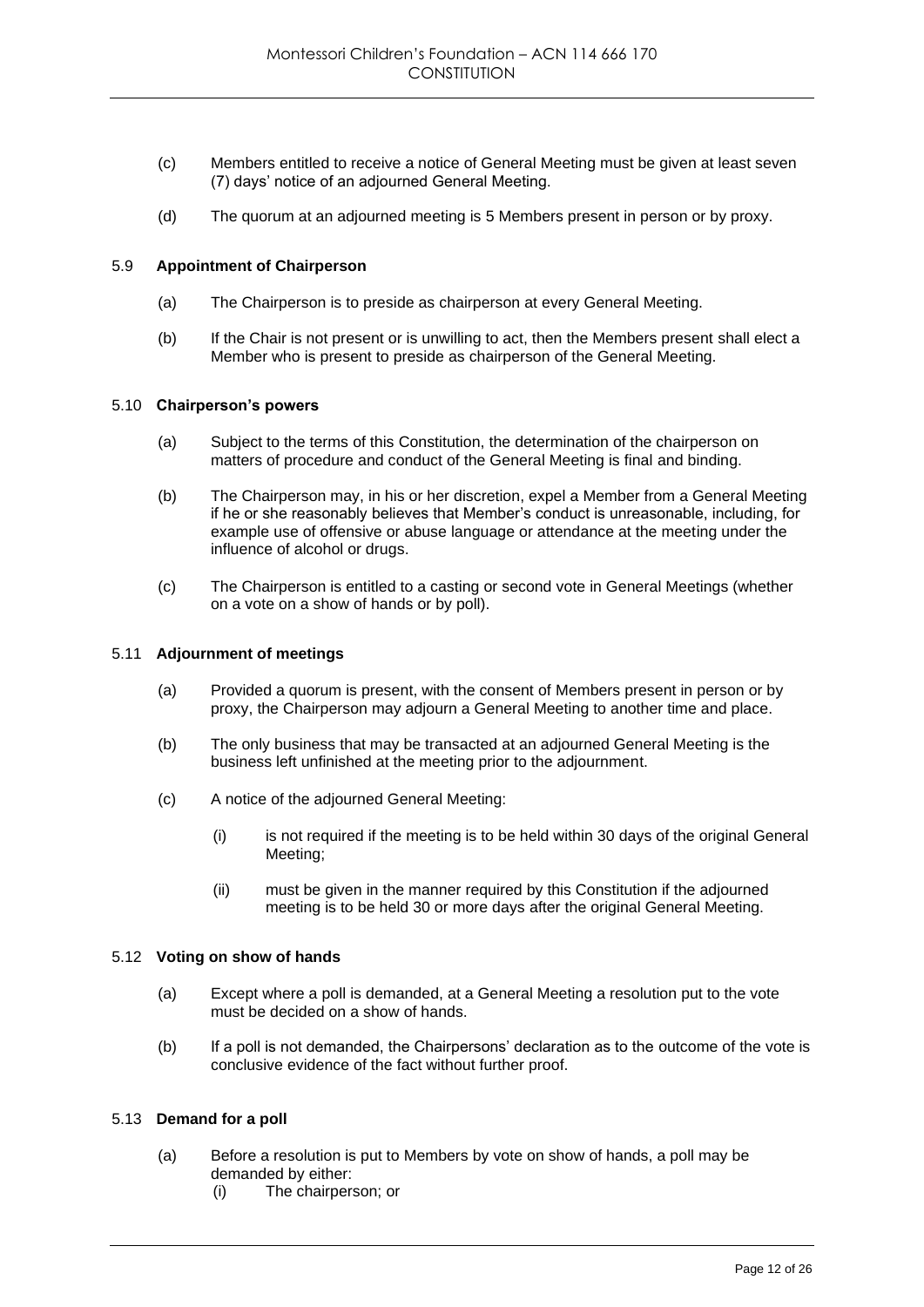- (ii) A Member present in person or by proxy and entitled to vote.
- (b) If a poll is demanded, it must be taken in the manner and either at once or after an interval or adjournment as determined by the Chairperson. However, a poll demanded on the election of the chairperson or on the question of an adjournment must be taken immediately.
- (c) If there is a dispute as to the admission or rejection of a vote cast by poll, the determination of the chairperson is final and binding.

## 5.14 **Proxies and representatives**

- (a) At General Meetings a Member may vote in person or by proxy.
- (b) A Member may appoint an individual as their proxy to attend and vote instead of the Member. A proxy must be another Member.
- (c) A proxy form appointing a proxy must be in writing under the hand of the appointer or of his or her attorney duly authorized in writing and be in the form determined by the Company from time to time.
- (d) In order to be relied upon, a proxy form must be received by the Company at least 48 hours before the commencement of the General Meeting at:
	- (i) its registered office: and/or
	- (ii) at the fax number or email address specified in the notice of meeting.
- (e) A proxy form may specify the manner in which the proxy is to vote. Where the proxy form specifies how the proxy must vote, the proxy must not vote on a resolution otherwise than as specified in the proxy form. Unless otherwise instructed the proxy may vote as he or she thinks fit.
- (f) The instrument appointing a proxy shall be deemed to confer authority to demand or join in demanding a poll.

# 5.15 **Proxy form**

The instrument appointing a proxy may be in the form set out in schedule 1 or in a common or usual form.

## 5.16 **Proxy form and power of attorney to be deposited before meeting**

The instrument appointing a proxy and the power of attorney or other authority, if any, under which it is signed or a duly certified copy of that power or authority shall be deposited at the registered office of the Company, faxed to the registered office or deposited at, faxed or sent by electronic mail to such other place as is specified for that purpose in the notice convening the meeting, not less than forty-eight hours before the time for holding the meeting or adjourned meeting at which the person named in that instrument proposes to vote, or in the case of a poll, not less than twenty-four hours before the time appointed for the take of the poll and in default the instrument or proxy shall not be treated as valid.

# 5.17 **Technology**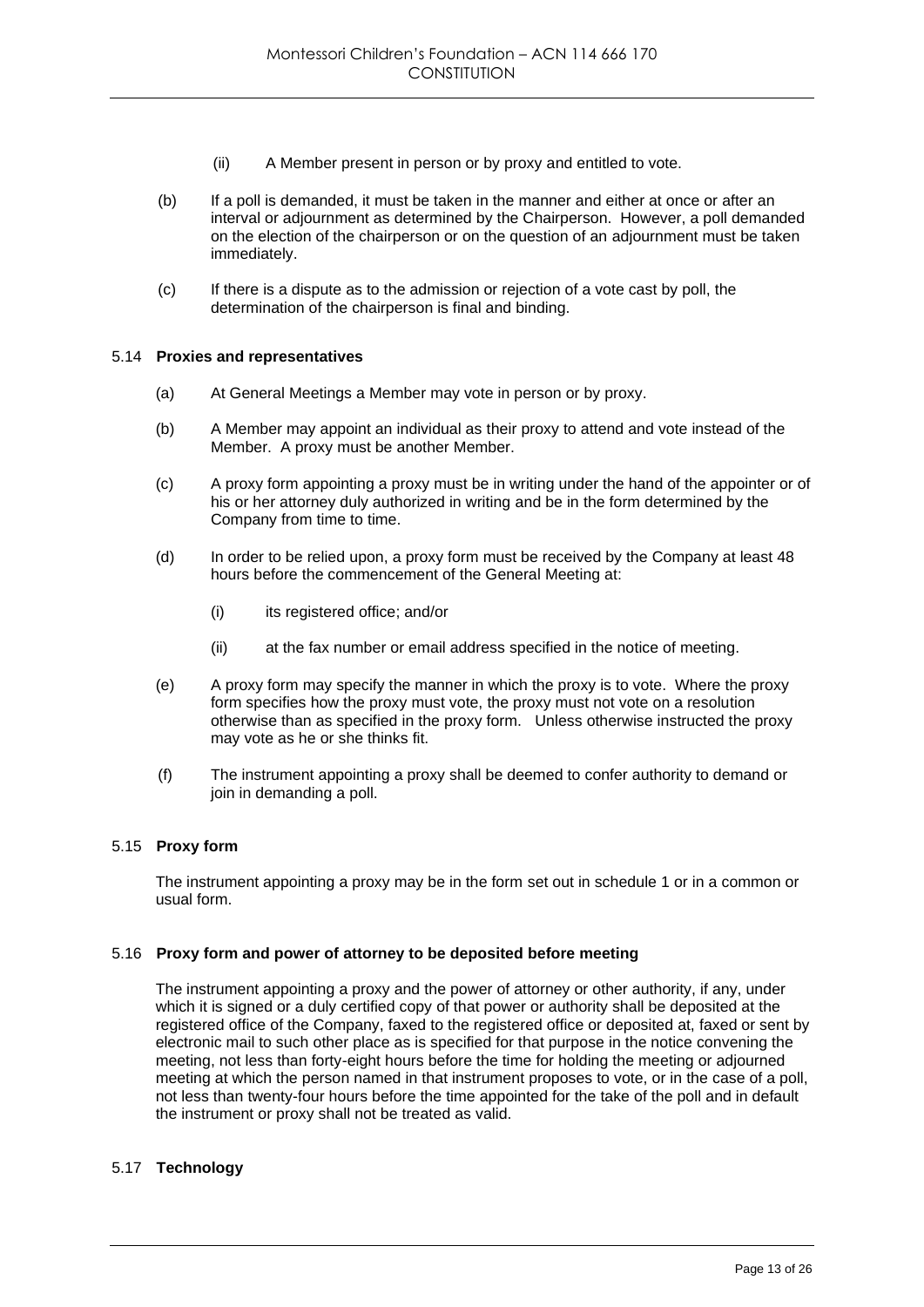The Company may hold a General Meeting at 2 or more venues using any technology that gives the Members as a whole a reasonable opportunity to participate.

# **6 THE BOARD**

#### 6.1 **Directors**

The minimum number of Directors is four, consisting of the CEO (who shall hold office ex-officio for the duration of his or her appointment to the position of CEO) and not less than three (3) elected Directors. There may not be more than eight (8) Directors holding office at any one time.

## 6.2 **Initial Directors**

At least one third of the Initial Directors (identified by lot or agreement) must retire at the next Annual General Meeting but will be eligible for re-election or re-appointment, however the CEO will not be required to retire pursuant to this clause.

## 6.3 **Becoming a Director**

- (a) A person, other than the CEO, may become a Director by:
	- (i) Election by resolution of the Members at a General Meeting; or
	- (ii) Appointment by the Board to either fill a vacancy in the number of elected Directors or as an addition to the existing Directors, but so that the total number of Directors shall not at any time exceed the maximum number fixed, if any, in accordance with this Constitution.
- (b) A person may become a Director by appointment by the Board to the position of CEO in accordance with clause 10.1(b)(ii), but so that the total number of Directors shall not at any time exceed the maximum number fixed, if any, in accordance with this Constitution.
- (c) Each candidate or appointee must lodge his or her written consent to act as Director with the Secretary prior to his or her election or appointment as a Director.

## 6.4 **Term of appointment**

- (a) Directors do not hold office for any express term, however, subject to clause 6.4(b), at each Annual General Meeting two of the Directors then holding office must retire.
- (b) With the exception of the CEO, who is a permanent member of the Board for the duration of his or her term of appointment as CEO the Directors who must retire at each Annual General Meeting pursuant to clause 6.4(a) must be the two Directors who have been longest in office since last being elected. Where Directors are elected on the same day, the Director(s) to retire will be decided by lot unless they otherwise agree.
- (c) A Director who retires at an Annual General Meeting under clause 6.4 (a) may nominate for re-election at such meeting.
- 6.5 **Eligibility of directors**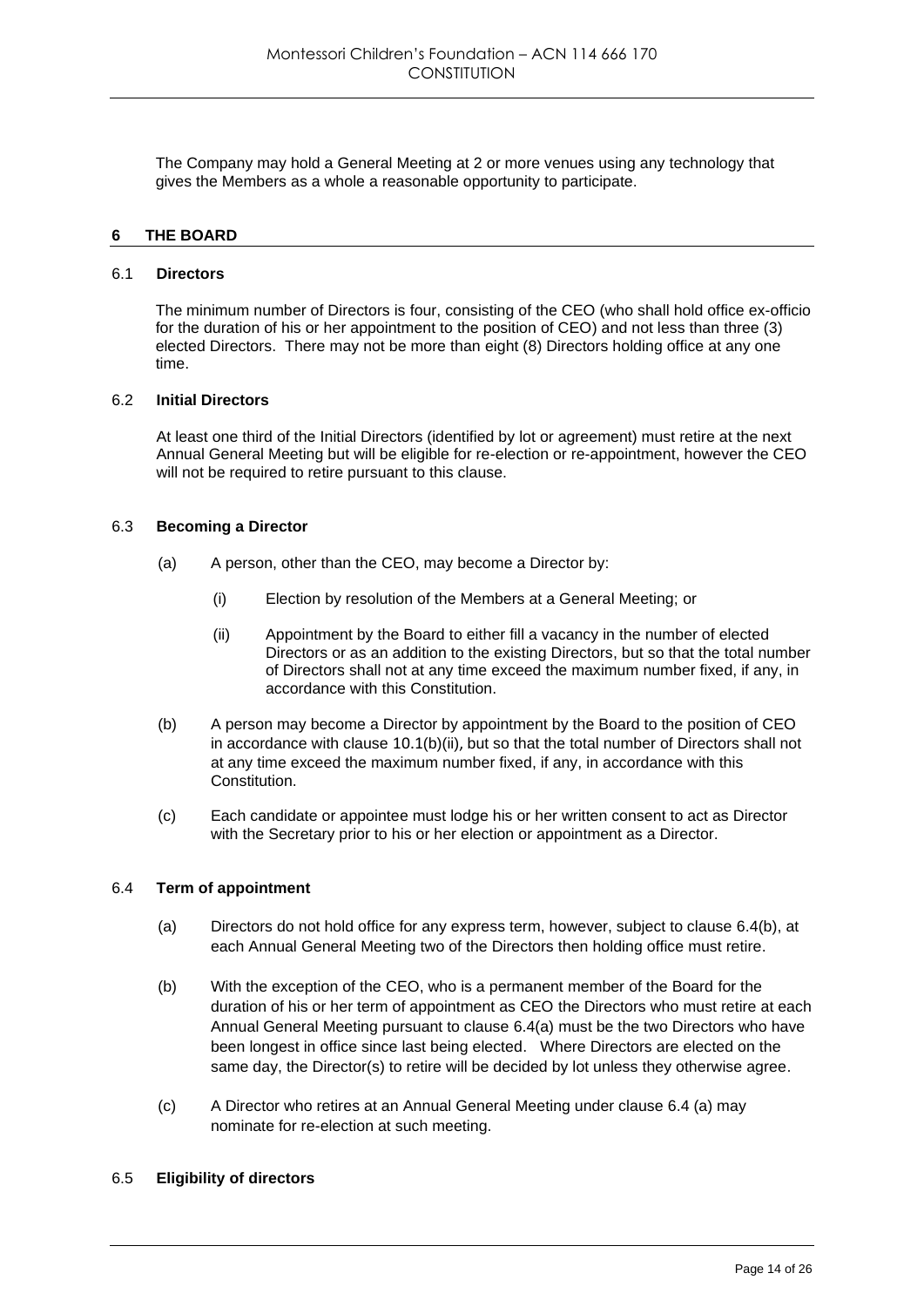- (a) To be eligible to hold office as a Director, a person must (subject to the exceptions which may apply pursuant to subclause  $10.1(b)(ii)$ :
	- (i) Hold a current Queensland Blue Card, or its equivalent in other States or Territories, as required;
	- (ii) Be nominated by a Member of the Company, and have their nomination approved in writing by the Board;
	- (iii) Be a Member of the Company, admitted either prior to or contemporaneously with their appointment as Director; and
	- (iv) Provide a written consent to the Company.
- (b) Provided a candidate is available (which will be determined at the discretion of the Board), at least one Director must be:
	- (i) a descendant of L.C. Masterman; or
	- (ii) endorsed by a retiring Director who is a descendant of L.C. Masterman.
- (c) At least two Directors must ordinarily reside in Australia at all times.
- (d) At least one person holding office as Director must hold an internationally recognised Montessori professional endorsement. The Board may, from time to time, publish guidance as to the nature of the professional endorsement required by this clause.

## 6.6 **Ceasing to be a Director**

A person in the role of Director will cease to be a Director if:

- (a) the Act or any other law, or an order made under the Act, prohibits the person from exercising the office of director;
- (b) the person becomes disqualified from being a responsible entity under the ACNC Act or any order made under the ACNC Act;
- (c) the person is found guilty of a criminal offence;
- (d) the person's term as Director expires;
- (e) the person resigns as Director and has given notice in writing to the Company Secretary;
- (f) the person has been removed as a Director prior to the expiry of his or her term at a General Meeting provided the requirements of the Act relating to the removal of a director have been fulfilled;
- (g) the person dies;
- (h) the person becomes of unsound mind or a person whose person or estate is liable to be dealt with in any way under the law relating to mental health;
- (i) the person becomes bankrupt or makes any arrangement or composition with his or her creditors unless the Board grants that person leave to remain a Director; or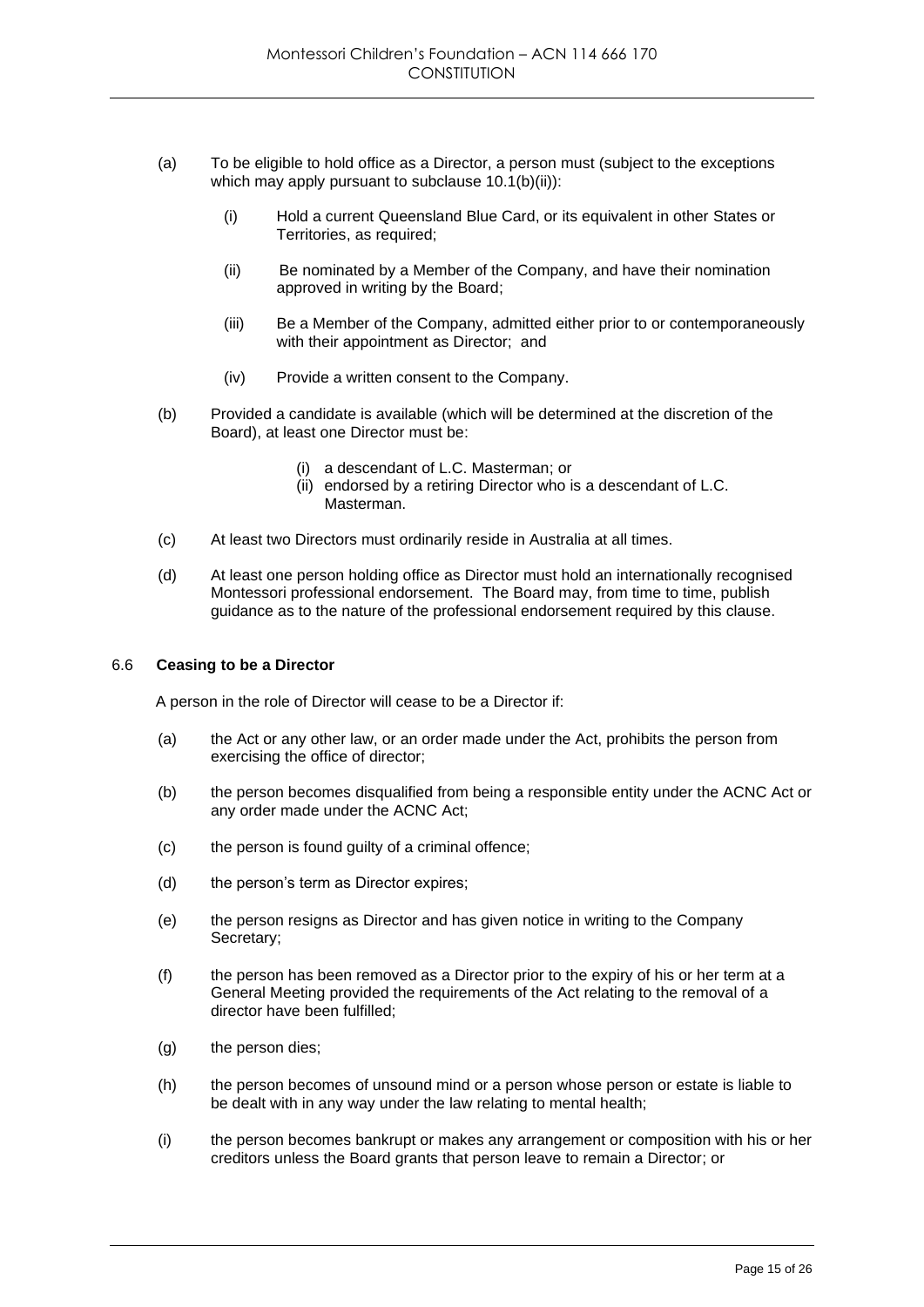- (j) the person without leave of absence approved by the Board fails to attend all Board meetings in any six month period;
- (k) the person becomes ineligible to hold a Queensland Blue Card or its equivalent in other States or Territories, as required;
- (I) the person (other than a person appointed as Director pursuant to clause  $10.1(b)(ii)$ ) ceases to be or is suspended as a Member of this Company; or
- (m) the person was appointed as Director pursuant to clause  $10.1(b)(b)(ii)$  and his or her term of appointment to the position of CEO ends.

## 6.7 **Director's Remuneration**

- (a) The Board may authorise the repayment of any expense a Director properly incurs for the Company or in the performance of his or her ordinary duties as a Director, including travelling and accommodation expenses, provided that any such payment would be reasonable in the circumstances of the Company. Any such payment must be approved by the Directors.
- (b) No Director may be paid any fees or receive any remuneration in relation to their ordinary duties as a director of the Company.
- (c) Nothing in clause 6.7(b) prevents the payment in good faith of reasonable and proper remuneration to any Director of the Company in return for any services actually rendered by them to the Company which are not performed in their capacity as a Director of the Company.
- (d) Subject to clause 6.7 (b), no payments shall be made to any Director other than those authorised by clauses 6.7 (a) and 6.7 (c) unless:
	- (i) The payment is approved by the Directors; and
	- (ii) The payment is approved, if required, by the Members in accordance with the Act.

# 6.8 **Alternate Directors**

No Director is entitled to appoint a person to act as an alternate director for them except with the prior approval of the Board.

## 6.9 **Directors cannot remove another Director**

A Director cannot be removed from office by the other Directors.

## 6.10 **Removal by Members**

Subject to the Act, the Company may by resolution remove a Director from office.

# **7 POWERS & DUTIES OF THE BOARD**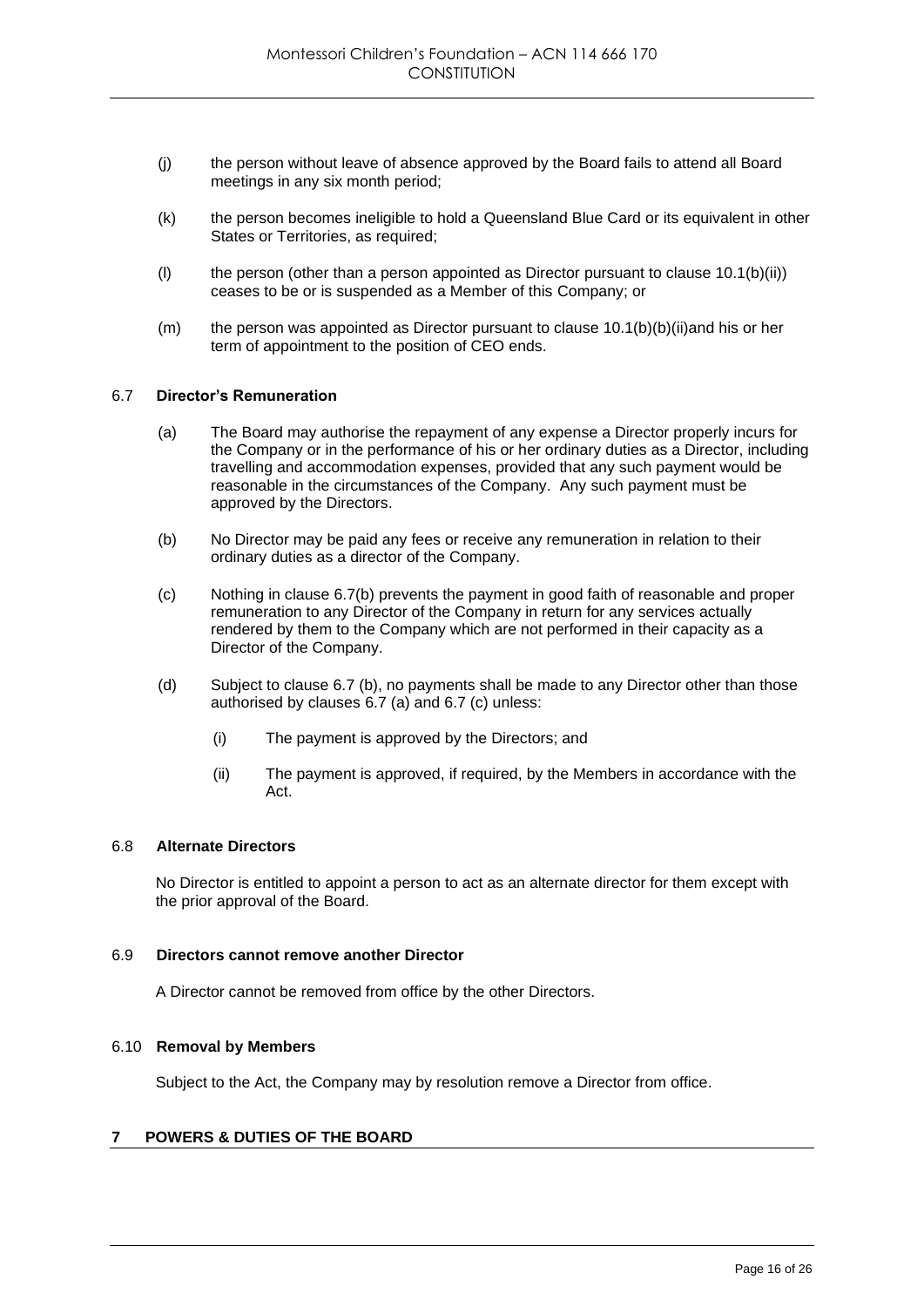# 7.1 **General Powers**

The Directors must manage the business of the Company and may exercise all powers of the Company as are not, by the Act or by this Constitution, required to be exercised by the Company in general meeting.

## 7.2 **Rules**

Subject to this Constitution, the Board may, by resolution, make, rescind and alter rules for the management and conduct of any of the activities of the Company but such rules may be altered or revoked by the Company in general meeting.

## 7.3 **Borrowing**

The Board may exercise all the powers of the Company to borrow or raise money and to mortgage or charge any property or business of the Company, and to issue debentures and other securities whether outright or as a security for any debt, liability or obligation of the Company or of any other person.

# 7.4 **Execution of cheques etc**

All cheques, promissory notes, drafts, bills of exchange and other negotiable instruments, and all receipts for money paid to the Company shall be signed, drawn, accepted, endorsed or otherwise executed, as the case may be, by any two Directors or in such other manner as the Board from time to time determines.

## 7.5 **Minutes**

The Board shall cause minutes to be made:

- (a) of proceedings and resolutions of meetings of the Company; and
- (b) of proceedings and resolutions of meetings of the Board (including meetings of a committee of Directors); and
- (c) of resolutions passed by Directors without a meeting.

Such minutes must be signed by the chairperson of the meeting at which the proceedings were held or by the chairperson of the next succeeding meeting. Where the minutes referred to in this clause are signed in accordance with this clause, those minutes shall be presumed to be an accurate record of the relevant proceedings and resolutions unless the contrary is proved.

## 7.6 **Notice required when Director has material personal interest**

Subject to the Act, a Director who has a material personal interest in a matter that relates to the affairs of the Company must give the other Directors notice of their interest and must not be present at the meeting while the matter is being considered or vote on the matter. The notice required to be given to the other Directors must give details of the nature and extent of the material personal interest and the relationship of the material personal interest to the affairs of the Company. Notice must be given at a Directors' meeting as soon as practicable after the Director becomes aware of their interest in the matter. Details must be recorded in the minutes of the Directors' meeting.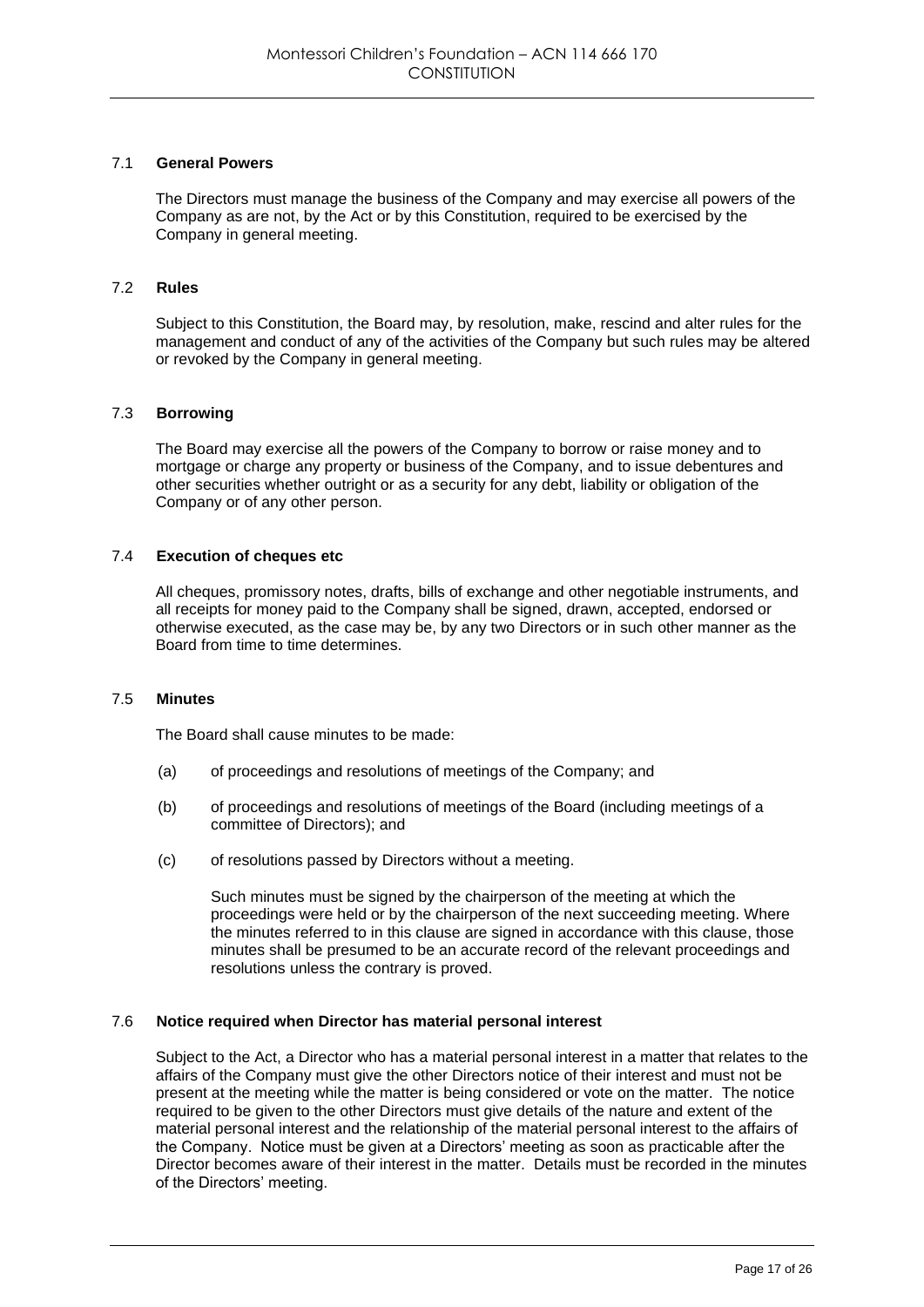# 7.7 **Standing notice of interest**

A Director who has an interest in a matter may give the other Directors standing notice of the nature and extent of the interest in the matter in accordance with the Act. The notice may be given at any time and whether or not the matter relates to the affairs of the Company at the time the notice is given.

## 7.8 **Director may contract with Company**

Subject to clause 7.6, a Director is not disqualified by the office of Director from contracting or entering into any arrangement with the Company either as vendor, purchaser or otherwise and no contract or arrangement entered into with the Company by a Director nor any contract or arrangement entered into by or on behalf of the Company in which a Director is in any way interested may be avoided for that reason. A Director is not liable to account to the Company for any profit realized by any contract or arrangement, by reason of holding the office of Director or of the fiduciary relationship established by the office.

## 7.9 **Director with interest may affix seal**

A Director who is interested in any contract or arrangement may, notwithstanding the interest, attest the affixing of the Seal to any document evidencing or otherwise connected with the contract or arrangement.

## 7.10 **Permitted acts during vacancy in the board**

The continuing Directors may act notwithstanding any vacancy in the Board, but if and so long and their number is reduced below the number fixed by this Constitution as the necessary quorum of the Board, the continuing Director or Directors may act for the purpose of increasing the number of Directors to that number or of summoning a general meeting of the Company, but for no other purposes.

# 7.11 **Defects in appointment of qualifications of Director**

All acts done at a meeting of Directors of a subcommittee of Directors, or by a person acting as a Director, are taken as valid as if the relevant person had been duly appointed or had duly continued in office and was qualified and entitled to vote, even if it is afterwards discovered that:

- (a) There was a defect in the appointment or continuance in office of a person as a Director or of the person so acting; or
- (b) A person acting as a Director was disqualified or was not entitled to vote.

## 7.12 **Compliance with ACNC Governance Standards**

Without limitation to any other duties or obligations a Director may owe the Company, each Director must at all times, to the extent that it depends upon them, comply with the ACNC Governance Standards and such other regulations or codes of conduct as may be adopted by the Board from time to time.

## **8 BOARD MEETINGS**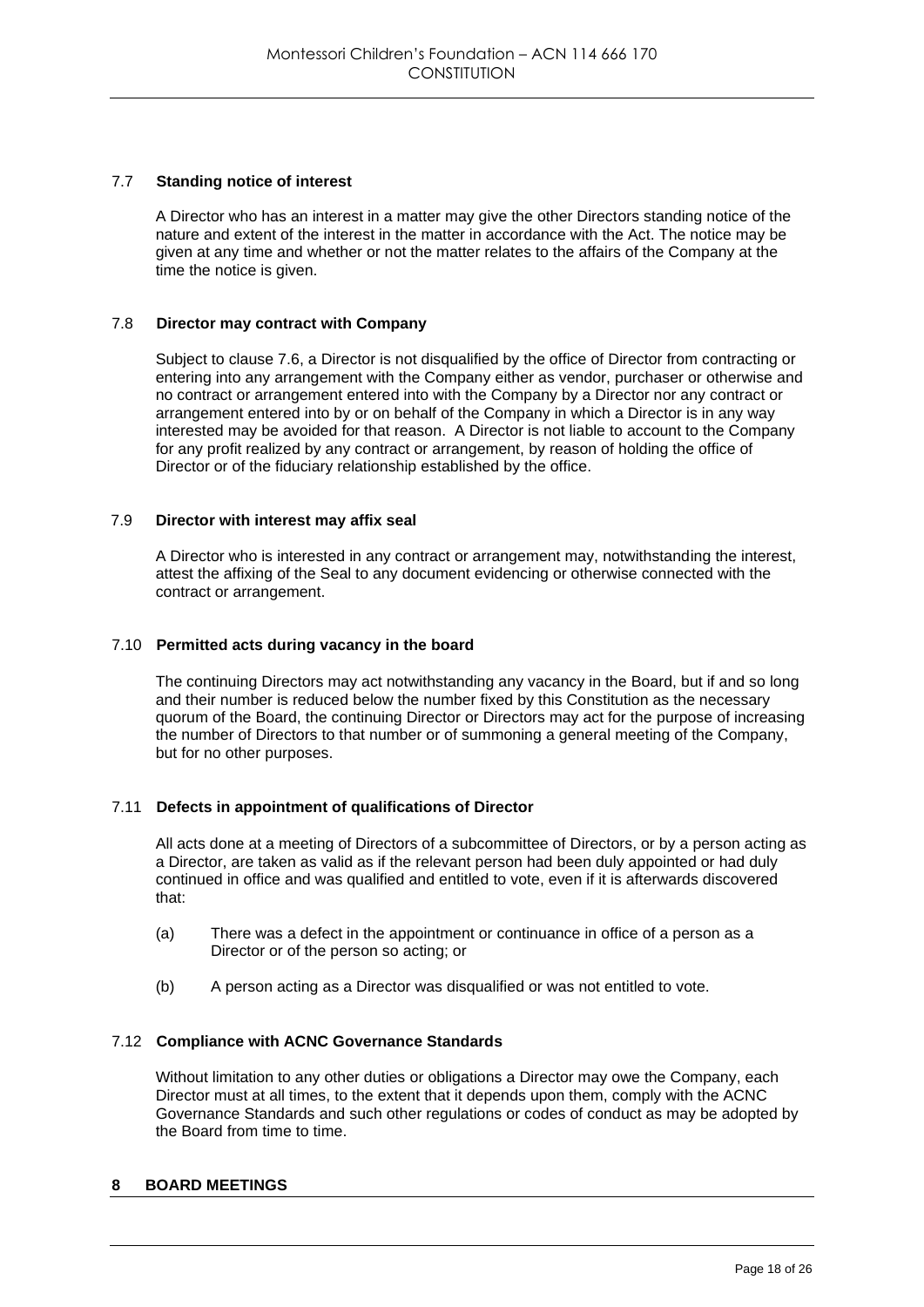## 8.1 **Appointment of Chairperson**

- (a) The Board must elect a chairperson from among their number and may decide the period in which he or she holds the office of chairperson.
- (b) The Board may but is not obliged to elect from among their number a deputy chairperson, secretary and/or treasurer.
- (c) If at a Board meeting both the chairperson and deputy chairperson (if one has been elected) are absent, an acting chairperson must be chosen by a majority of directors present at the meeting to fulfil the duties of the chairperson.

## 8.2 **Minimum number of Board meetings**

The Directors must convene and conduct a minimum of three (3) Board meetings each year.

## 8.3 **Convening Board meetings**

- (a) A Board meeting may be convened by the chairperson, secretary or any director.
- (b) Unless all the Directors resolve otherwise, notice of each meeting must be given to each Director at least five (5) business days before the meeting.

## 8.4 **Quorum at Board meetings**

The quorum for Board meetings consists of a majority of the then current Directors.

## 8.5 **Voting**

Questions arising at any Board meeting will be decided by majority of votes with each Director entitled to one vote. In the case of deadlock, the chairperson will have a casting vote.

# 8.6 **Mode of Meetings**

- (a) The Directors may regulate Board meetings in the manner they see fit.
- (b) If the Board consents, Directors need not attend a Board meeting in the one place at the time and directors can instead participate in Board meetings by using technology (e.g. telephone or internet).

# 8.7 **Circular Resolutions**

The Directors may pass a resolution by circular resolution without a Director's meeting being held if all Directors (other than a Director who has been given a leave of absence or a Director who, at a Board meeting, would not be entitled to vote on the resolution) vote in favour of the resolution by each Director either:

(a) signing a document containing a statement that they are in favour of a resolution of the Board in terms set out in the document; or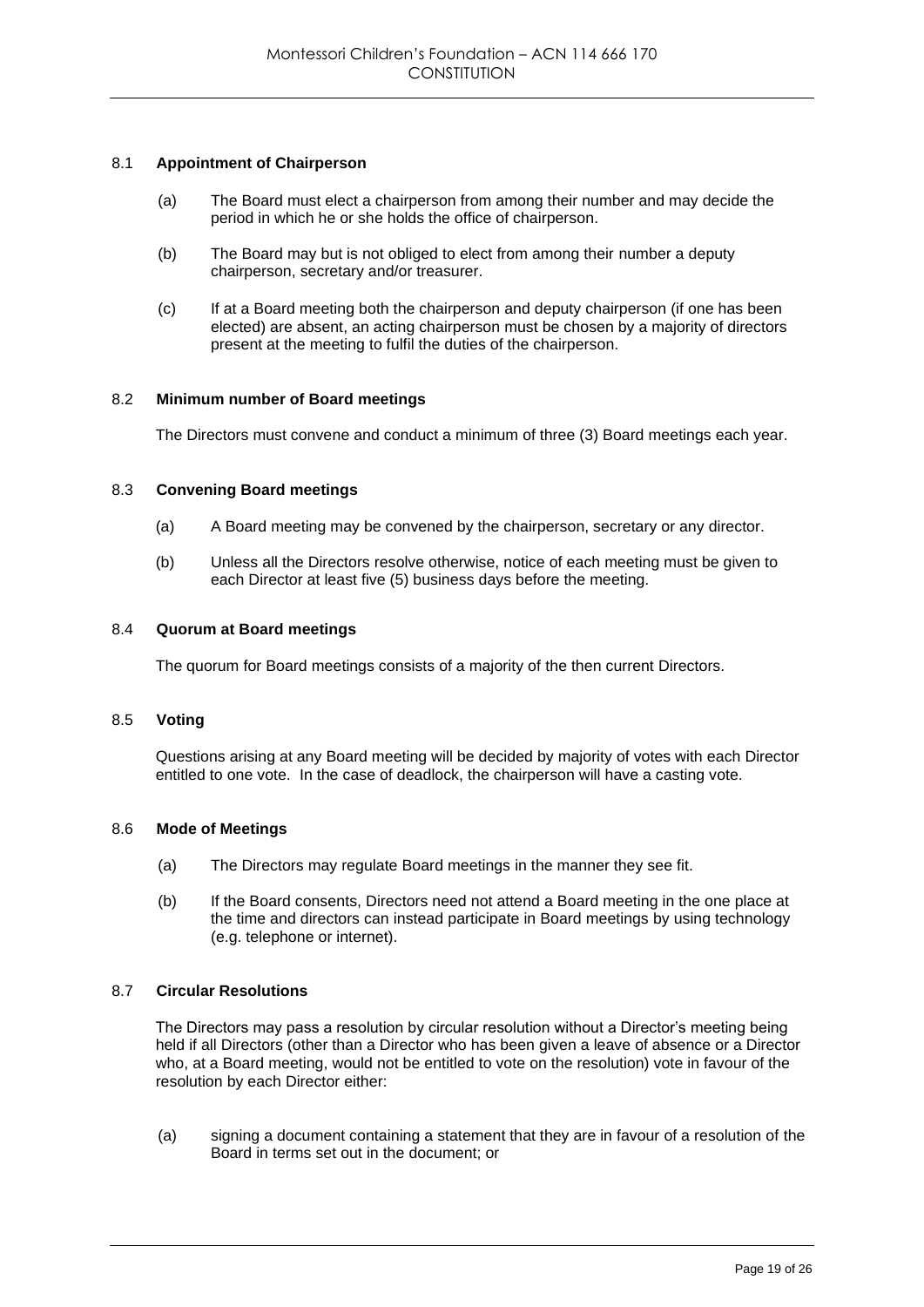- (b) replying by email in response to an original email setting out the terms of a resolution of the Board confirming that they are in favour of the resolution set out in the original email.
- (c) For the purposes of clause 8.7(a), the circular resolution can consist of several documents provided such documents are in identical terms and each document is signed by one or more Directors.

#### 8.8 **Sub-committees**

- (a) Subject to any requirements of the Act, the Board may delegate any of its powers to such subcommittee or subcommittees as the Board sees fit.
- (b) The members of any subcommittee will be determined by the Board and can include such directors, Company members or other persons as the Board sees fit (provided such proposed subcommittee members consent to the appointment).
- (c) Decisions of a subcommittee are not binding unless ratified by the Board.

# **9 COMPANY SECRETARY**

# 9.1 **Appointment**

The Board may appoint one or more persons as Company Secretary. To avoid any doubt, the Board may appoint one or more of the Directors and/or Members as Company Secretary.

## 9.2 **Terms of Appointment**

The Company Secretary holds office on such terms determined by the Board from time to time.

## **10 CHIEF EXECUTIVE OFFICER (CEO)**

#### 10.1 **Appointment**

- (a) The Board must appoint a CEO.
- (b) The Board may appoint to the position of CEO:
	- (i) any of the standing Directors; or
	- (ii) a person who is not a standing Director, subject to their satisfying the eligibility criteria set out in clause 6.5, except that a CEO appointed pursuant to this subclause need not be nominated by a Member of the Company prior to his or her appointment and need not be a Member of the Company. To be clear, a person appointed to the position of CEO pursuant to this subclause is automatically appointed as a Director for the duration of their term of appointment as CEO, subject always to the provisions of this Constitution.
- (c) The CEO will hold office as Director ex officio from the date of his or her appointment and for a term fixed by the Board, subject to clause 0. To be clear, the CEO will not need to stand for election as a Director pursuant to clause  $6.3(a)(i)$  while he or she holds this position, regardless of whether that CEO was appointed under clause 10.1(b)(i) or 10.1(b)(ii).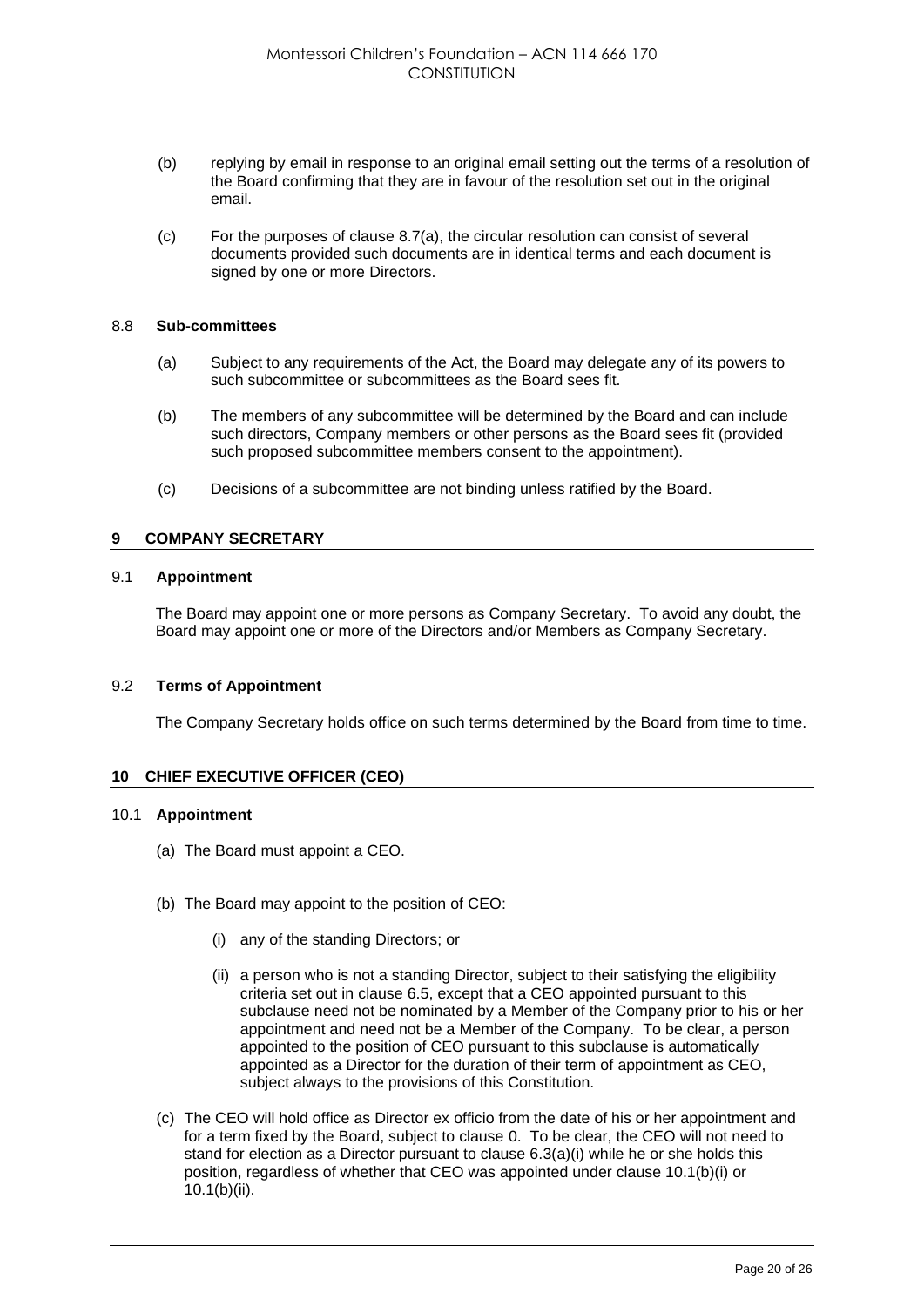(d) The CEO holds this position on such terms as determined by the Board from time to time.

#### 10.2 **Standing Directors Continue to Hold Office**

Where a person was a Director of the Company prior to their appointment to the position of CEO, that person will continue to hold office as a Director subject to this Constitution at the end of any term of appointment as CEO.

# **11 INDEMNITY AND INSURANCE**

#### 11.1 **Indemnity**

To the fullest extent permitted by law, the Company indemnifies each current and former director, secretary and other officer of the Company against:

- (a) any liability incurred by that person in their capacity as director, secretary or officer of the Company; and
- (b) reasonable legal costs incurred by that person in that capacity in defending or responding to any proceeding, whether of a civil, criminal, administrative or investigatory nature.

#### 11.2 **Insurance premiums**

To the fullest extent permitted by law, the Company may pay the premiums on an insurance policy insuring a current or former director, secretary or officer (including a past Officer) against any potential liability (including liability for legal costs) incurred by the person in their capacity as director, secretary or officer.

## **12 ACCOUNTS**

## 12.1 **Accounts**

The Board must cause such proper accounting and other records to be kept as is required by law.

#### 12.2 **Audit**

The Company must comply with any requirements of the Act or any other law in relation to the appointment of an auditor.

## **13 WINDING UP**

## 13.1 **No Distribution to Members on winding up**

If upon the winding up or dissolution of the Company there remains after the satisfaction of all its debts and liabilities any property whatsoever, this surplus must not be paid to or distributed amongst the Members of the Company, unless the Member(s) is also an institution that satisfies the requirements in clause 0.

## 13.2 **Distribution of surplus on winding up**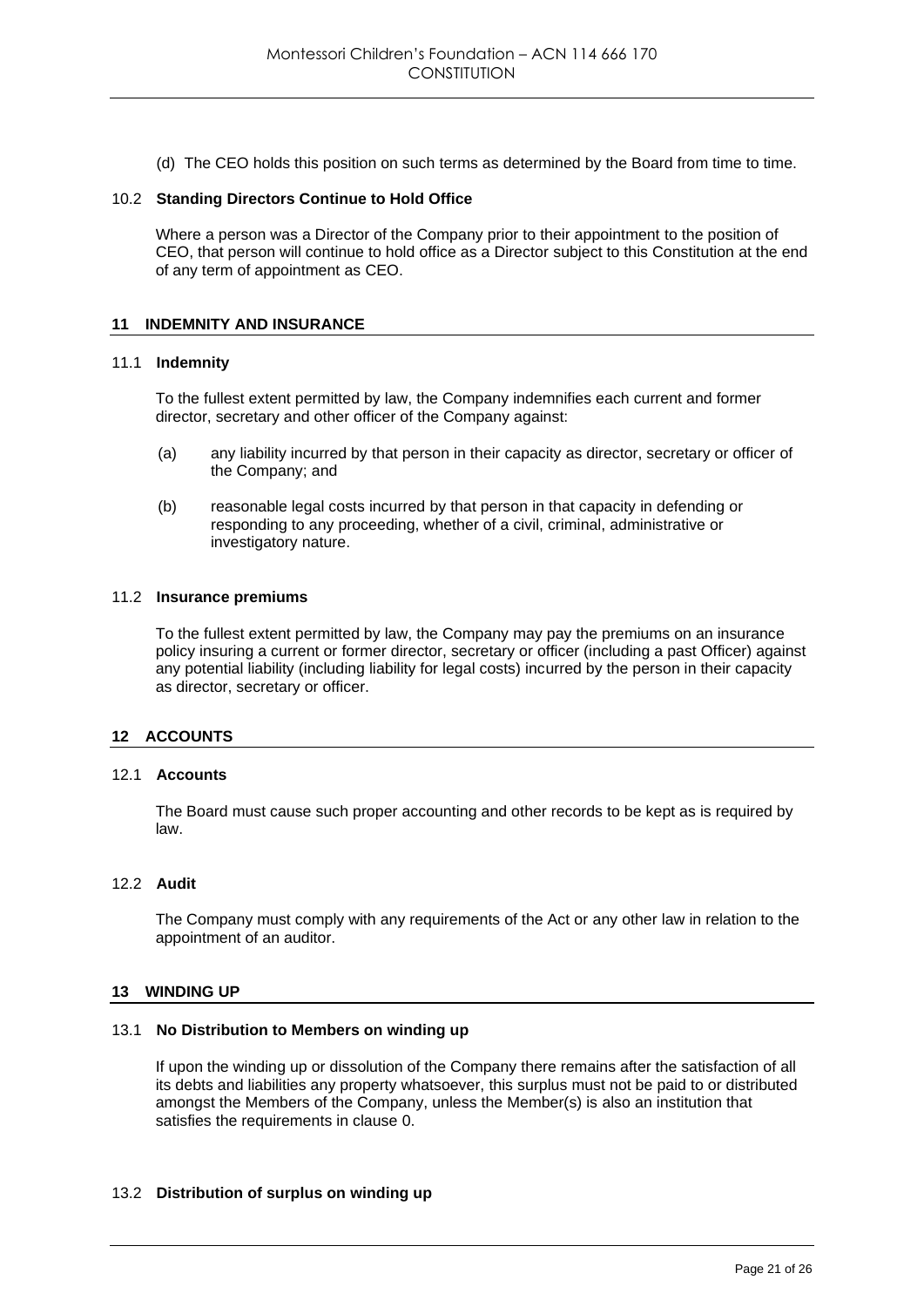The surplus must be given or transferred to some other institutions or institutions which is/are Public Benevolent Institutions to which income tax deductible gifts can be made, and:

- (a) that may be registered under section 149C of the *Taxation Administration Act 2001*  (Qld); or
- (c) that the Commissioner of State Revenue in Queensland is satisfied has or have a principal object or pursuit of fulfilling a charitable object promoting the public good; or
- (d) for a purpose the Commissioner of State Revenue in Queensland is satisfied is charitable or for the promotion of public good,

such institution or institutions to be determined by the Members of the Company at or before the time of dissolution and in default thereof by a Judge of the Supreme Court of a State, or Territory in which the Company operates.

# **14 PUBLIC BENEVOLENT INSTITUTION**

## 14.1 **Use of gifts and contributions for principal purpose**

If the Company is endorsed as a Public Benevolent Institution, any gift or contribution to that institution must only be used for the principal purpose for which the Company was granted Deductible Gift Recipient status.

## 14.2 **Distribution of assets on revocation of Public Benevolent Institution tax endorsement**

If the tax endorsement of the Company as a Public Benevolent Institution is revoked, the following assets remaining after the payment of the Company's liabilities shall be transferred to an institution with similar objects, which is charitable at law and registered as a Public Benevolent Institution and to which income tax deductible gifts can be made, such institution to be determined by the members of the Company at the time the endorsement is revoked and in default thereof by a Judge of the Supreme Court of a State or Territory in which the Company operates:

- (a) gifts of money or property for the principal purpose of the Company;
- (b) contributions made in relation to an eligible fundraising event held for the principal purpose of the Company; and
- (c) money received by the Company because of such gifts and contributions.

# 14.3 **Keeping of records**

If the Company is endorsed as a Public Benevolent Institution the Company must:

- (a) keep records that record and explain all transactions and other acts the Company engages in that are relevant to the Company's status as a Deductible Gift Recipient; and
- (b) retain those records for at least seven (7) years after the completion of the transactions or acts to which they relate.

# **15 AMALGAMATION**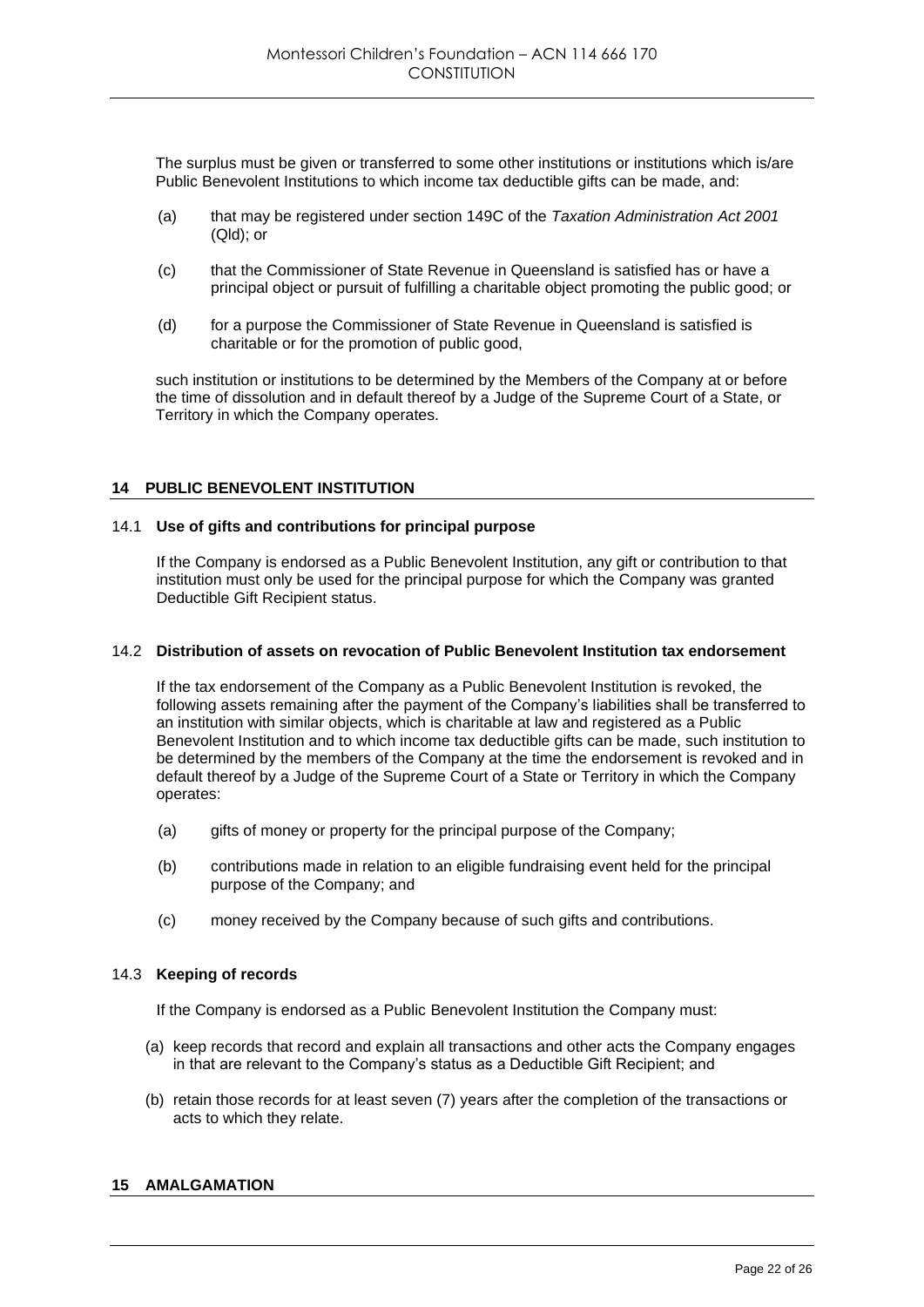The Company must not amalgamate with any other body that is not registered as a charity with the ACNC and endorsed by the Commissioner of Taxation with income tax exemption.

## **16 NOTICES**

#### 16.1 **Notices**

- (a) A notice or other communication required or permitted to be given by the Company to a person shall be in writing and
	- (i) delivered personally;
	- (ii) by prepaid mail; or
	- (iii) sent by email or facsimile transmission.
- (b) A notice or other communication shall be deemed to have been given when:
	- (i) personally delivered, upon delivery;
	- (ii) mailed, 48 hours after posting; or
	- (iii) sent by email or facsimile communication, when sent and in the case of a facsimile transmission, when the facsimile machine confirms transmission.

## 16.2 **Certificates**

A certificate signed by a director or secretary stating that a notice was sent is conclusive evidence of delivery.

## **17 AMENDMENTS TO THIS CONSTITUTION**

This Constitution may only be amended or repealed by Special Resolution.

#### **18 DEFINITIONS AND INTERPETATION**

#### 18.1 **Definitions**

In this Constitution unless there be something in the subject or context inconsistent therewith:

- (a) **Act** means the *Corporations Act 2001* (Cth) as amended from time to time;
- (b) **ACNC** means the Australian Charities & Not-for-profits Commission;
- (c) **ACNC Act** means the *Australian Charities and Not-for-profits Commission Act 2012*  (Cth) as amended from time to time;
- (d) **ACNC Governance Standards** means the standards by that name forming part of the regulations to the ACNC Act, as amended from time to time;
- (e) **Blue Card** means the Positive Notice Blue Card or Exemption Card issued by the Commission for Children and Young People and Child Guardian (by whatever name known);
- (f) **Board** means the directors of the Company acting collectively;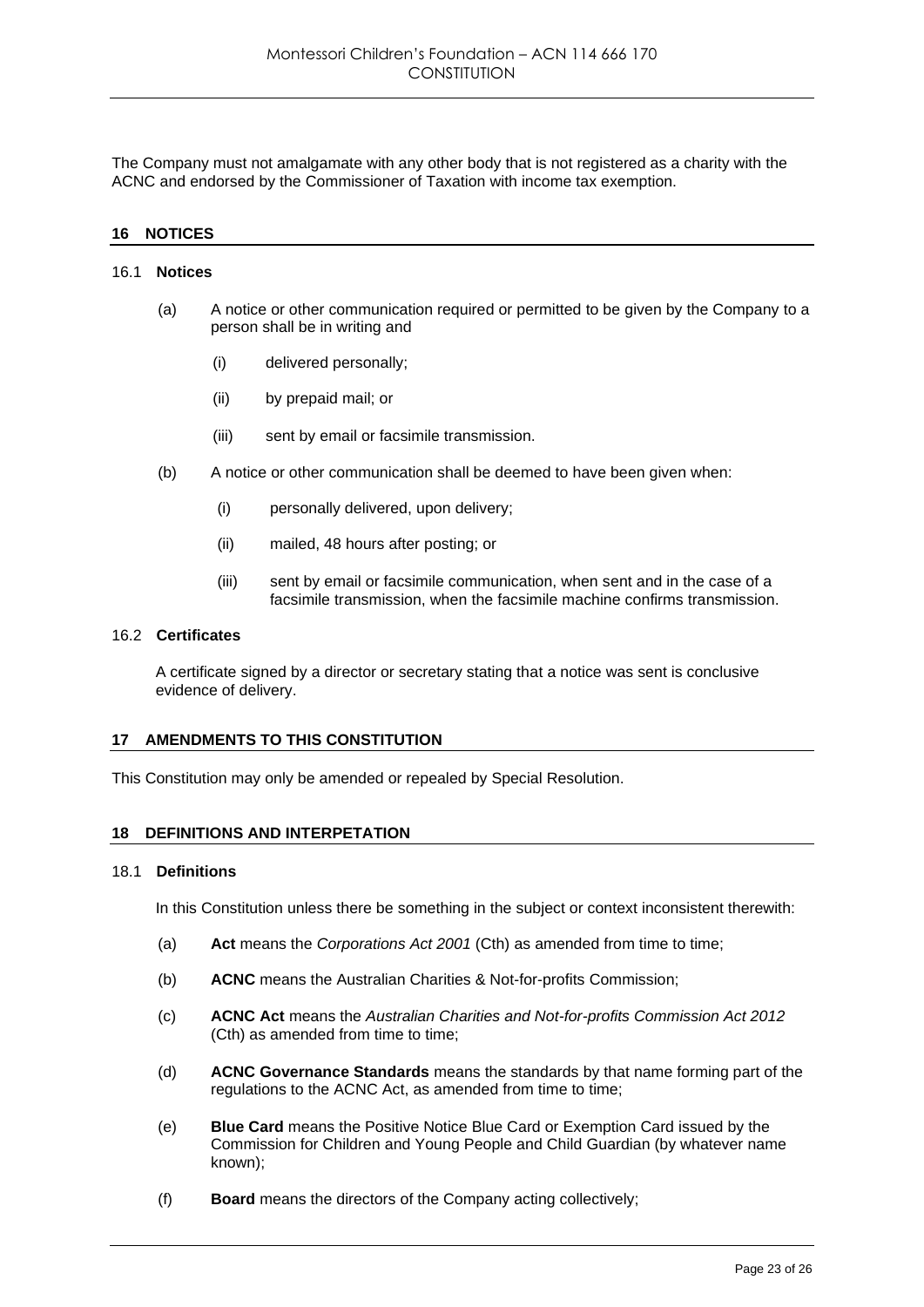- (g) **Chairperson** means the chairperson of the Board;
- (h) **CEO** means the person appointed to the position of Chief Executive Officer pursuant to this Constitution.
- (i) **Company** means Montessori Children's Foundation Ltd ACN 114 666 170;
- (j) **Director** means a person elected or appointed as a director of the Company;
- (k) **General Meeting** means an Annual General Meeting or an extraordinary general meeting;
- (l) **Initial Director** means a person who is a Director of the Company at the date this Constitution is adopted as the Constitution of the Company.
- (m) **Initial Member** means a person who is a Member of the Company at the date this Constitution is adopted as the Constitution of the Company.
- (n) **Member** means a member of the Company;
- (o) **Officer** takes its meaning from the Act and to avoid doubt includes a director and secretary;
- (p) **Person** includes natural persons and corporations;
- (q) **Poll** means a secret ballot;
- (r) **Register** means the Register of Members of the Company;
- (s) **Rules** means the rules, regulations or bylaws made by the Board pursuant to this Constitution;
- (t) **Seal** means the common seal of the Company;
- (u) **Secretary** means any person appointed to perform the duties of a secretary of the Company and includes an honorary secretary;
- (v) **Special Resolution** means, subject to the Act, a resolution passed by a majority of not less than 75% of eligible voters, present in person or by proxy at a General Meeting of the Company for which sufficient notice has been given, such notice setting out the intention to propose the special resolution and stating the resolution.

# 18.2 **Interpretation**

The following rules apply unless the context requires otherwise:

- (a) Headings are for convenience only and do not affect interpretation.
- (b) The singular includes the plural and conversely.
- (c) A gender includes all genders.
- (d) A reference to legislation or to a provision of legislation includes a modification or reenactment of it, a legislative provision substituted for it and a regulation or statutory instrument issued under it.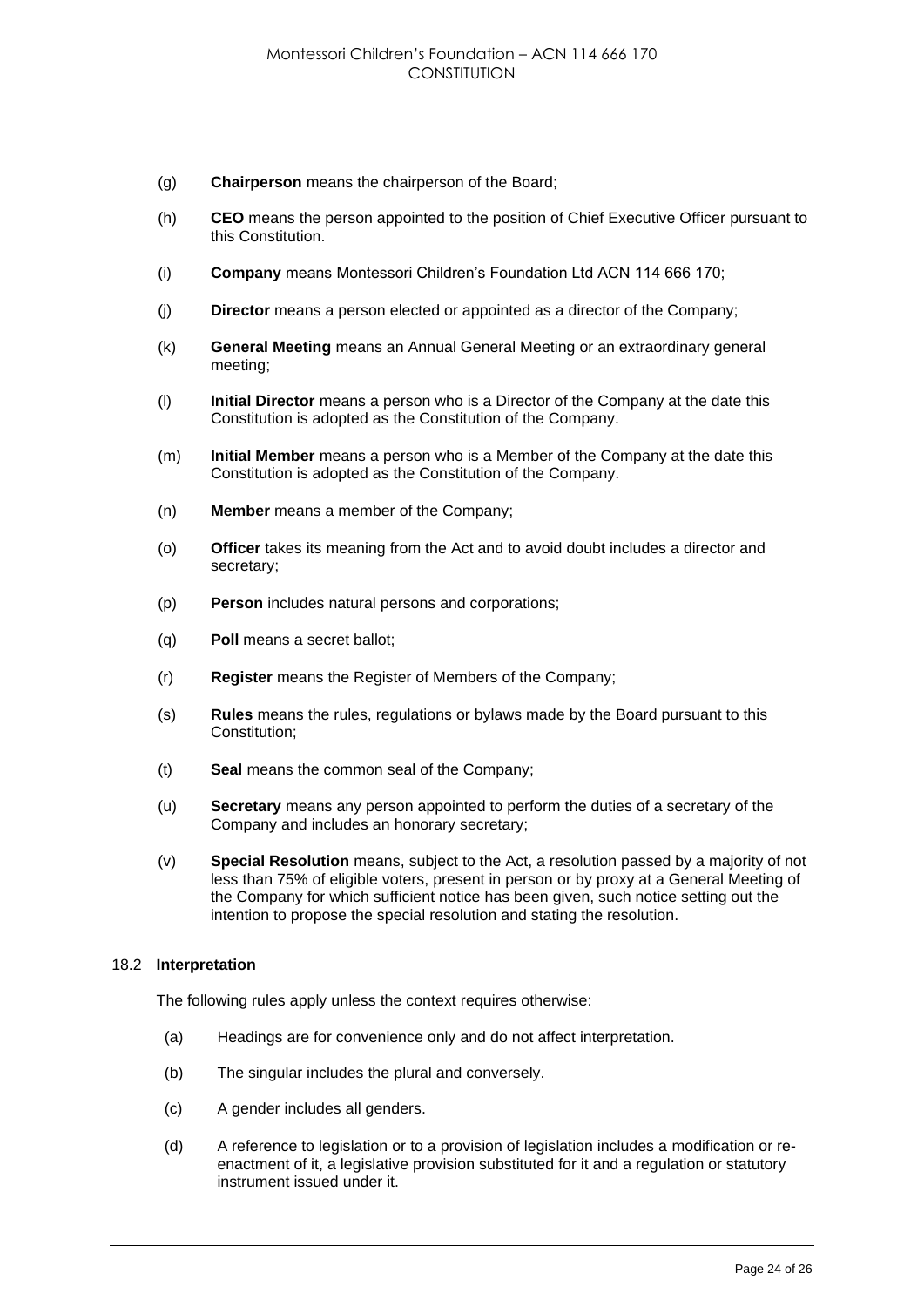- (e) A reference to a person includes any type of entity or body of persons, whether incorporated or not, and any executor or administrator of the person.
- (f) A reference to a month or to a year is to a calendar month or a calendar year.
- (g) A reference to writing includes a facsimile transmission.
- (h) A reference to includes or including should be construed without limitation.

## 18.3 **Replaceable Rules**

The replaceable rules referred to in the Act do not apply to the Company and are replaced by this Constitution.

Registered in the Office of the Australian Securities and Investments Commission on the 8<sup>th</sup> day of June 2005.